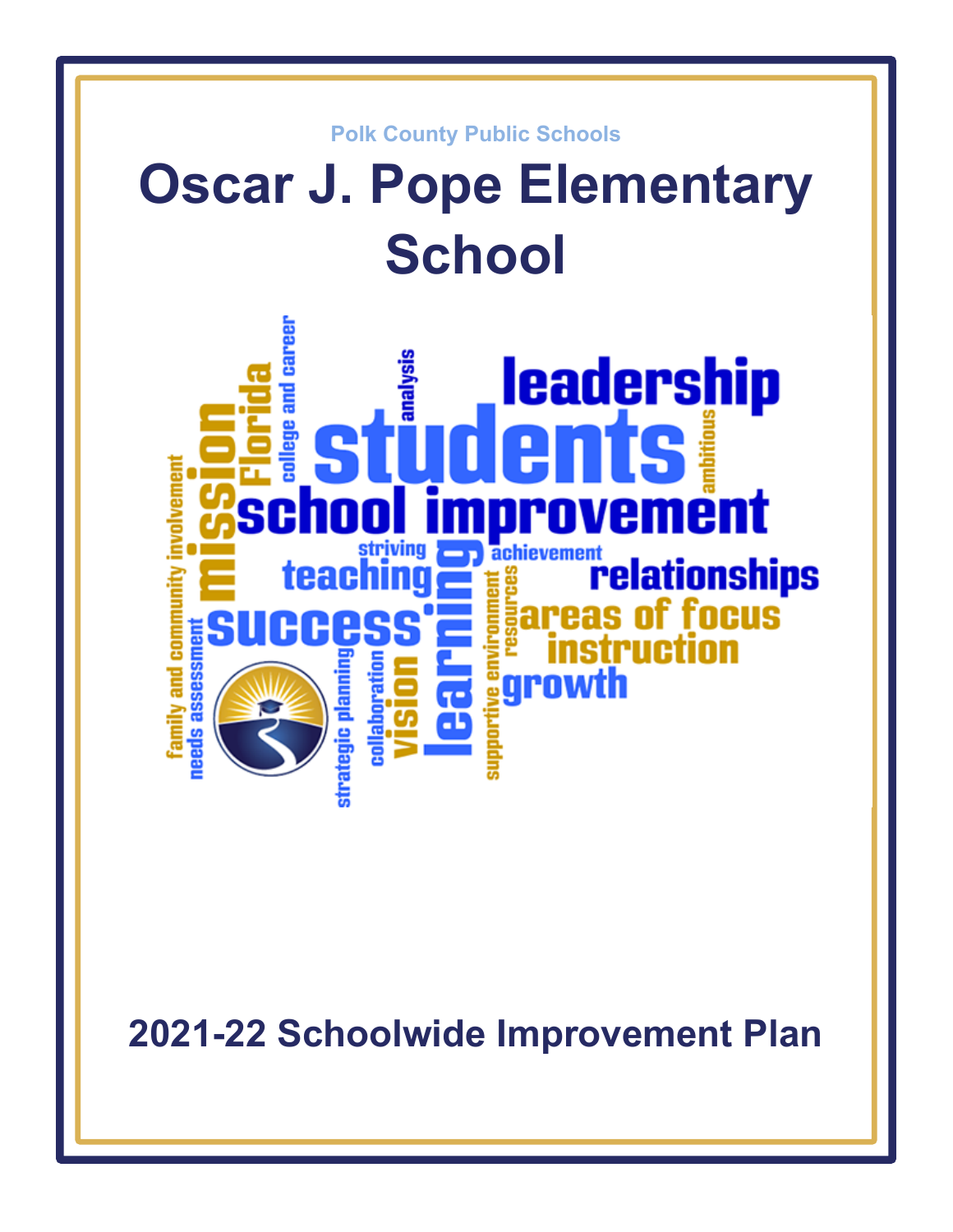# **Table of Contents**

| <b>School Demographics</b>                | 3  |
|-------------------------------------------|----|
| <b>Purpose and Outline of the SIP</b>     | 4  |
| <b>School Information</b>                 | 5  |
| <b>Needs Assessment</b>                   | 10 |
| <b>Planning for Improvement</b>           | 18 |
| <b>Positive Culture &amp; Environment</b> | 24 |
| <b>Budget to Support Goals</b>            | 25 |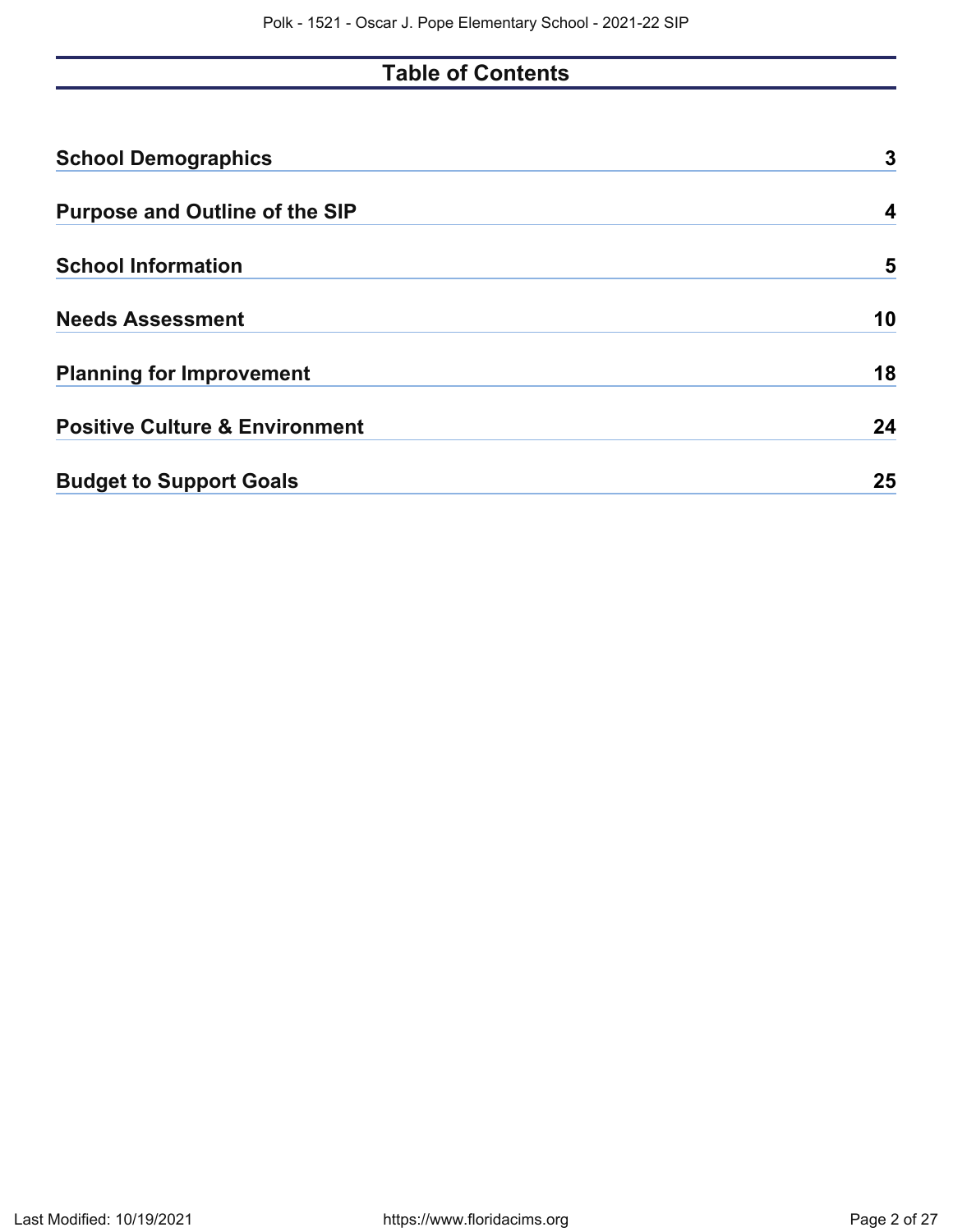Polk - 1521 - Oscar J. Pope Elementary School - 2021-22 SIP

# **Oscar J. Pope Elementary School**

2730 MAINE AVE, Lakeland, FL 33801

http://schools.polk-fl.net/ojp

<span id="page-2-0"></span>**Demographics**

# **Principal: Carol Griffin Start Date for this Principal: 7/1/2017** Start Date for this Principal: 7/1/2017

| <b>2019-20 Status</b><br>(per MSID File)                                                                                            | Active                                                                                                                                                                                                             |
|-------------------------------------------------------------------------------------------------------------------------------------|--------------------------------------------------------------------------------------------------------------------------------------------------------------------------------------------------------------------|
| <b>School Type and Grades Served</b><br>(per MSID File)                                                                             | <b>Elementary School</b><br><b>PK-5</b>                                                                                                                                                                            |
| <b>Primary Service Type</b><br>(per MSID File)                                                                                      | K-12 General Education                                                                                                                                                                                             |
| 2018-19 Title I School                                                                                                              | Yes                                                                                                                                                                                                                |
| 2018-19 Economically<br><b>Disadvantaged (FRL) Rate</b><br>(as reported on Survey 3)                                                | [Data Not Available]                                                                                                                                                                                               |
| 2018-19 ESSA Subgroups Represented<br>(subgroups with 10 or more students)<br>(subgroups in orange are below the federal threshold) | <b>Black/African American Students</b><br><b>Economically Disadvantaged Students</b><br><b>English Language Learners</b><br><b>Hispanic Students</b><br><b>Students With Disabilities</b><br><b>White Students</b> |
| <b>School Grades History</b>                                                                                                        | 2018-19: D (40%)<br>2017-18: C (41%)<br>2016-17: C (46%)<br>2015-16: C (43%)                                                                                                                                       |
| 2019-20 School Improvement (SI) Information*                                                                                        |                                                                                                                                                                                                                    |
| <b>SI Region</b>                                                                                                                    | Southeast                                                                                                                                                                                                          |
| <b>Regional Executive Director</b>                                                                                                  | <b>LaShawn Russ-Porterfield</b>                                                                                                                                                                                    |
| <b>Turnaround Option/Cycle</b>                                                                                                      | N/A                                                                                                                                                                                                                |
| Year                                                                                                                                | N/A                                                                                                                                                                                                                |
| <b>Support Tier</b>                                                                                                                 | TIER 1                                                                                                                                                                                                             |
| <b>ESSA Status</b>                                                                                                                  | CS&I                                                                                                                                                                                                               |
| * As defined under Rule 6A-1.099811, Florida Administrative Code. For more information, click here.                                 |                                                                                                                                                                                                                    |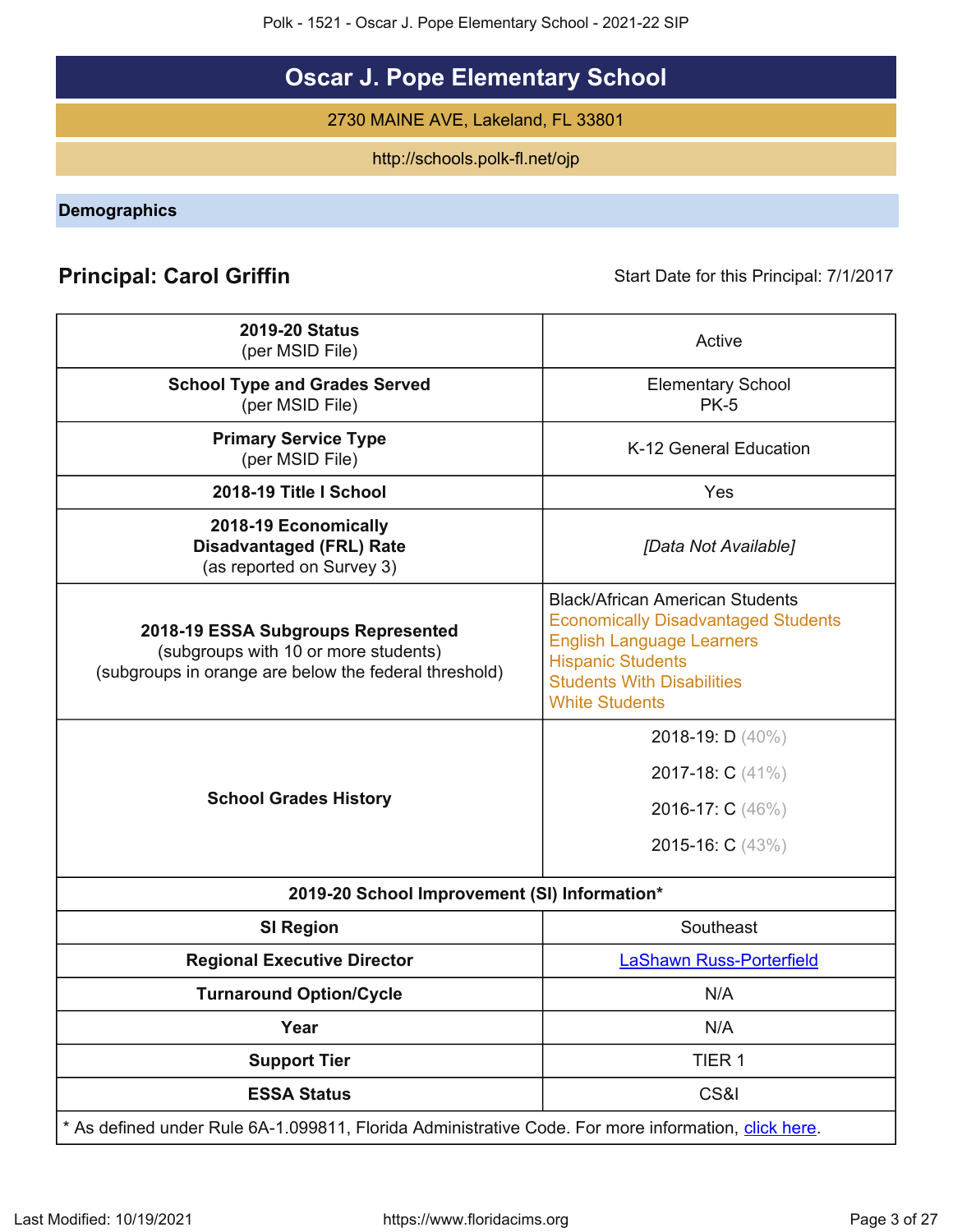## **School Board Approval**

This plan is pending approval by the Polk County School Board.

#### **SIP Authority**

Section 1001.42(18), Florida Statutes, requires district school boards to annually approve and require implementation of a Schoolwide Improvement Plan (SIP) for each school in the district that has a school grade of D or F. This plan is also a requirement for Targeted Support and Improvement (TS&I) and Comprehensive Support and Improvement (CS&I) schools pursuant to 1008.33 F.S. and the Every Student Succeeds Act (ESSA).

To be designated as TS&I, a school must have one or more ESSA subgroup(s) with a Federal Index below 41%. This plan shall be approved by the district. There are three ways a school can be designated as CS&I:

- 1. have a school grade of D or F
- 2. have a graduation rate of 67% or lower
- 3. have an overall Federal Index below 41%.

For these schools, the SIP shall be approved by the district as well as the Bureau of School Improvement.

The Florida Department of Education (FDOE) SIP template meets all statutory and rule requirements for traditional public schools and incorporates all components required for schools receiving Title I funds. This template is required by State Board of Education Rule 6A-1.099811, Florida Administrative Code, for all noncharter schools with a current grade of D or F, or a graduation rate 67% or less. Districts may opt to require a SIP using a template of its choosing for schools that do not fit the aforementioned conditions. This document was prepared by school and district leadership using the FDOE's school improvement planning web application located at [www.floridacims.org.](https://www.floridacims.org)

#### <span id="page-3-0"></span>**Purpose and Outline of the SIP**

The SIP is intended to be the primary artifact used by every school with stakeholders to review data, set goals, create an action plan and monitor progress. The Florida Department of Education encourages schools to use the SIP as a "living document" by continually updating, refining and using the plan to guide their work throughout the year. This printed version represents the SIP as of the "Date Modified" listed in the footer.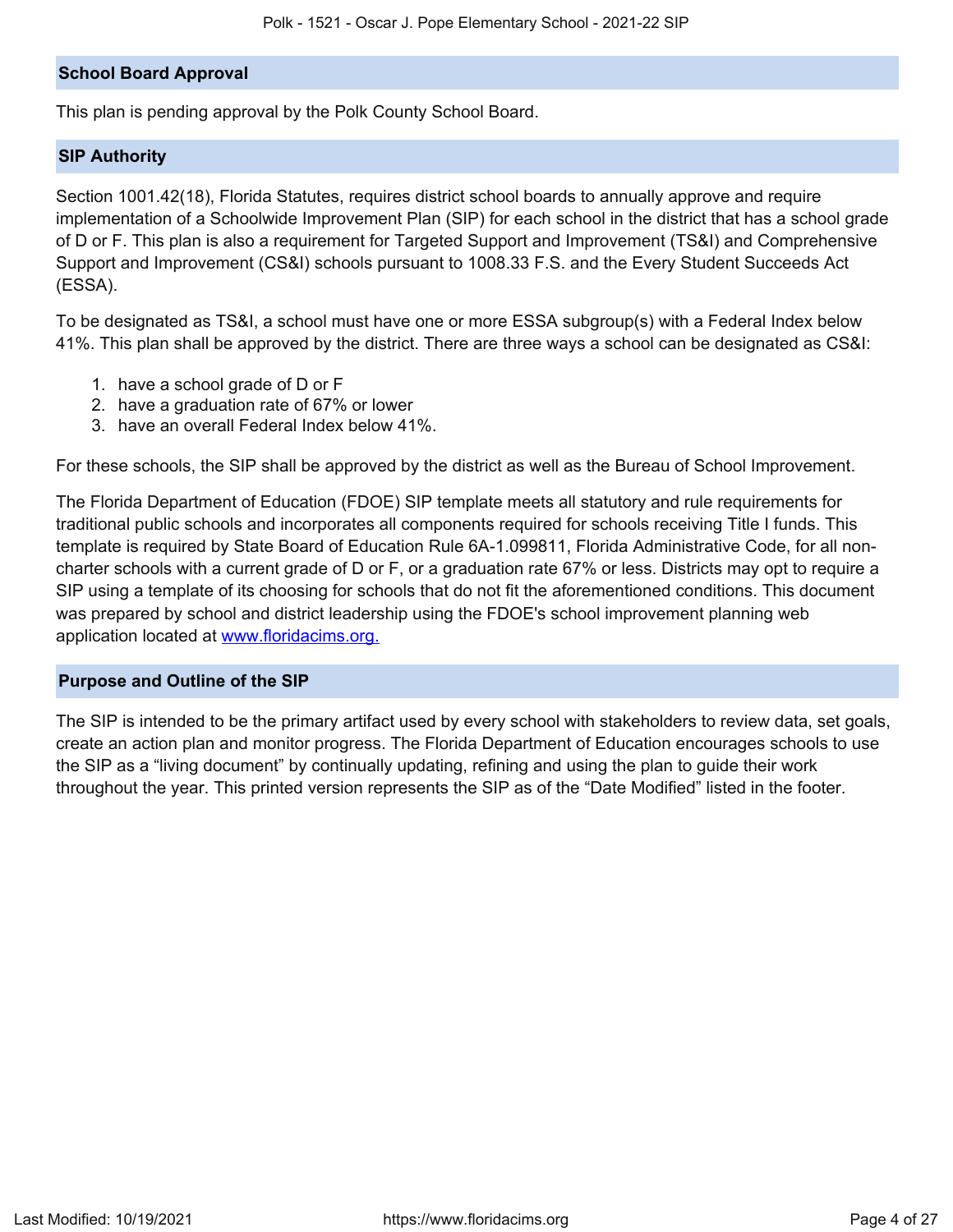## **Part I: School Information**

#### <span id="page-4-0"></span>**School Mission and Vision**

#### **Provide the school's mission statement.**

"Oscar J. Pope Elementary School has support from the staff, parents, and the community. Our students are successful and actively engaged in active, purposeful, hands on activities. Our teachers are enthusiastic and all classrooms present a warm and inviting atmosphere where the love of content area reading and writing is consistently encouraged. Learning experiences that involve critical thinking and problem solving are evident. Technology is used to help students access knowledge and to practice the skills necessary for success in the workforce. All students demonstrate respect for school rules. Our campus provides a safe and orderly environment for all."

#### **Provide the school's vision statement.**

"At Oscar J. Pope Elementary all students will be exposed to learning opportunities that are challenging and engaging through rigorous, relevant and authentic problem-solving tasks."

#### **School Leadership Team**

#### **Membership**

Identify the name, email address, position title, and job duties/responsibilities for each member of the school leadership team.**:**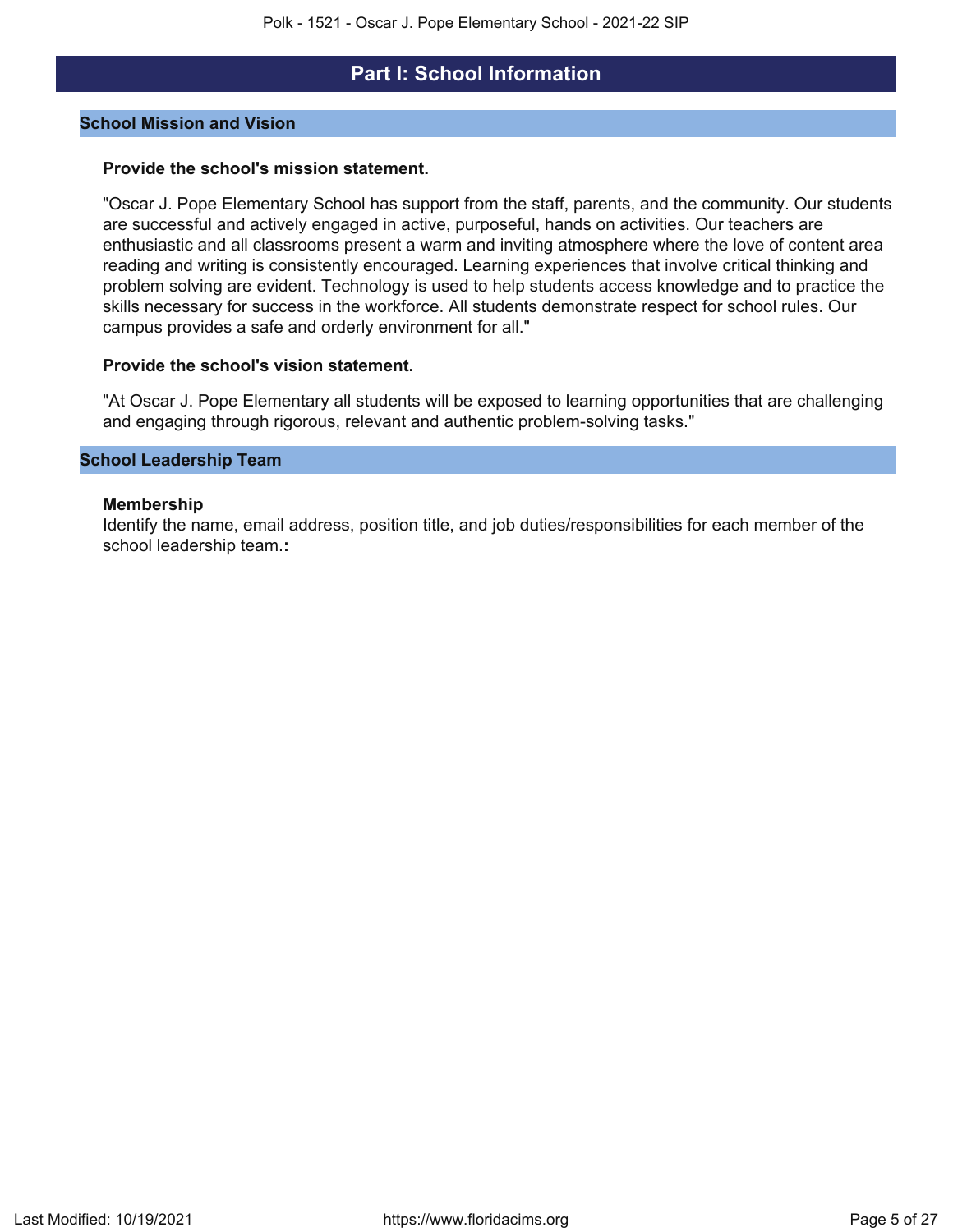| <b>Name</b>                | <b>Title</b>     | <b>Job Duties and</b><br><b>Responsibilities</b> |                                                                                                                                                                                                                                                                                                                                                                                                                                                                                                                                                                                                                                                                                                                                               |
|----------------------------|------------------|--------------------------------------------------|-----------------------------------------------------------------------------------------------------------------------------------------------------------------------------------------------------------------------------------------------------------------------------------------------------------------------------------------------------------------------------------------------------------------------------------------------------------------------------------------------------------------------------------------------------------------------------------------------------------------------------------------------------------------------------------------------------------------------------------------------|
| Griffin,<br>Carol          | Principal        |                                                  | Carol Griffin - Principal - Mrs. Griffin serves the students<br>and staff of Oscar J. Pope Elementary School as an<br>instructional leader by setting clear expectations and setting<br>high goals for academic achievement. She meets weekly<br>with teachers to review lesson plans, discuss initiatives<br>being introduced by the school district, and solicit teacher<br>input on ways the leadership team can assist in classrooms.<br>Mrs. Griffin leads professional learning communities to build<br>teacher pedagogy. She works closely with academic<br>instructional coaches to develop schedules to assist<br>teachers and provide support in every classroom.                                                                   |
| Bermudez, Assistant<br>Amy | Principal        |                                                  | Amy Bermudez - Assistant Principal - Mrs. Bermudez<br>serves as an instructional leader in standard and alternate<br>assessment curriculums. She meets with teachers each<br>week in collaborative planning to review data from unit and<br>weekly reading tests, math modules, and discusses how<br>instruction will be modified from whole group to small group<br>to meet the needs of all students. Mrs. Bermudez provides<br>information on school-wide<br>discipline data, ensures that school-based team participates<br>in implementation of intervention support and<br>documentation, & ensures adequate professional<br>development to support/increase knowledge and skills of<br>staff.                                          |
| Screen,<br>Amber           | Reading<br>Coach |                                                  | Amber Screen - Reading Instructional Coach - Mrs. Screen<br>is the new Reading Instructional Coach who works closely<br>with teachers on collaborative planning each week.<br>Collaborative planning sessions focus on how teachers will<br>meet the depth of the standard, and how teachers will<br>modify lessons to reach all student ability levels based on<br>the data collected. She supports instructional delivery by<br>working with teachers in the classroom to model best<br>practices, co-teach whole group lessons, and facilitate small<br>group or one to one instruction. Mrs. Screen meets weekly<br>with administration to discuss concerns, share good news,<br>and develop plans to assist instructional staff members. |
| Everage,<br><b>Robin</b>   | Math<br>Coach    |                                                  | Robin Everage - Math Instructional Coach - Mrs. Everage is<br>the new Math Instructional Coach who works closely with<br>teachers on collaborative planning each week.<br>Collaborative planning sessions focus on how teachers will<br>meet the depth of the standard, and how teachers will<br>modify lessons to reach all student ability levels based on<br>the data collected. She supports instructional delivery by<br>working with teachers in the classroom to model best                                                                                                                                                                                                                                                            |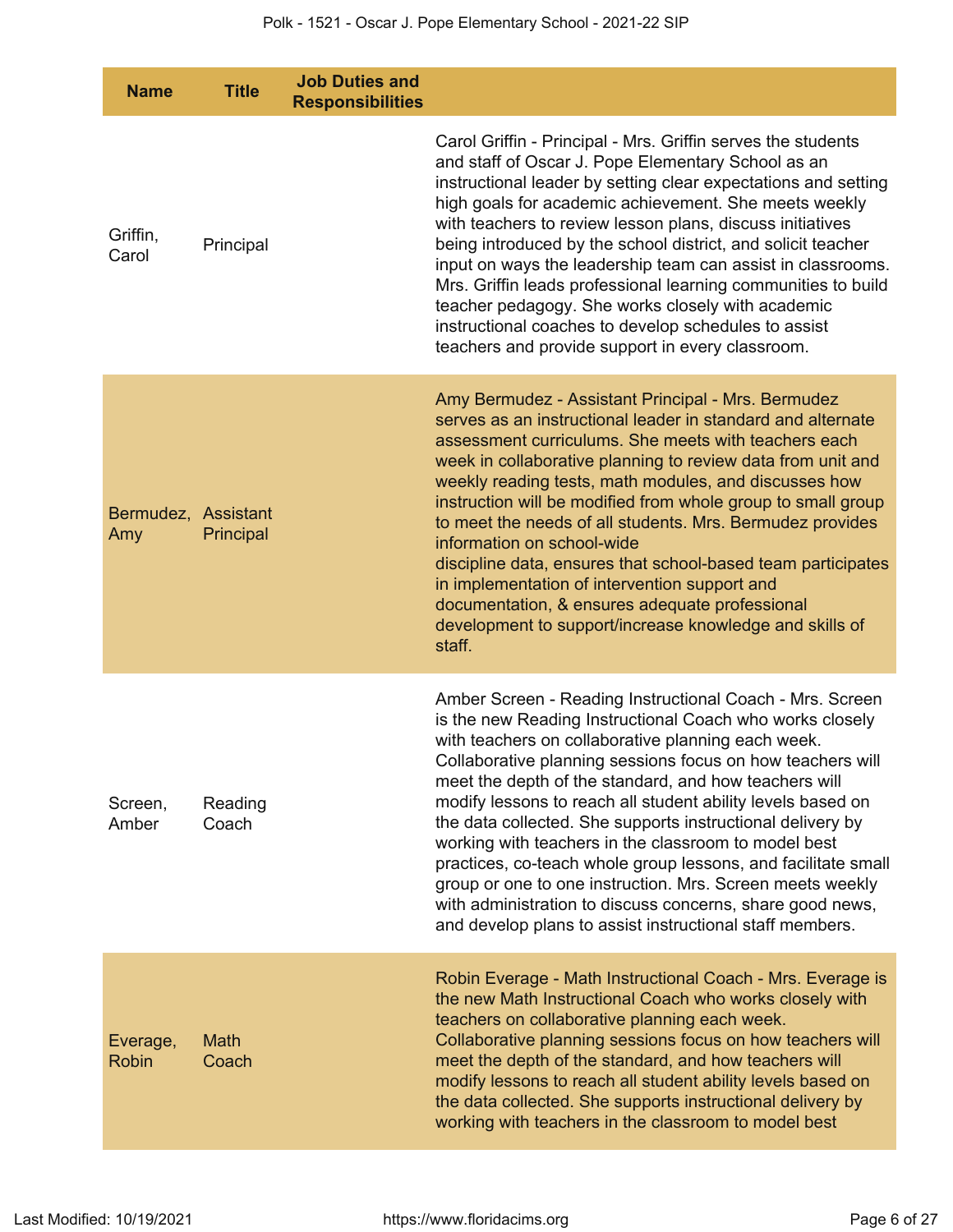| <b>Name</b>             | <b>Title</b>          | <b>Job Duties and</b><br><b>Responsibilities</b> |                                                                                                                                                                                                                                                                                                                                                                                                                                                                                                                                                                                                                                                                                                                                                          |
|-------------------------|-----------------------|--------------------------------------------------|----------------------------------------------------------------------------------------------------------------------------------------------------------------------------------------------------------------------------------------------------------------------------------------------------------------------------------------------------------------------------------------------------------------------------------------------------------------------------------------------------------------------------------------------------------------------------------------------------------------------------------------------------------------------------------------------------------------------------------------------------------|
|                         |                       |                                                  | practices, co-teach whole group lessons, and facilitate small<br>group or one to one instruction. Mrs. Everage meets weekly<br>with administration to discuss concerns, share good news,<br>and develop plans to assist instructional staff members.                                                                                                                                                                                                                                                                                                                                                                                                                                                                                                     |
| Rockett.<br>Lisa        | Other                 | <b>LEA Facilitator</b>                           | Lisa Rockett - ESE Facilitator - Mrs. Rockett serves as an<br>instructional leader for those students who are alternately<br>assessed. She meets weekly with ESE teachers in<br>professional learning communities to review data, set goals,<br>and develop lesson plans with the new Unique Learning<br>Curriculum. Mrs. Rockett works with teachers to review<br>IEPs for new students to ensure that lessons are meeting<br>goals identified by the previous<br>school. She monitors data collection related to IEPs, and<br>works with teachers to modify instruction as needed. Mrs.<br>Rockett meets weekly with administration to discuss<br>concerns, share updates on ESE students, and develop<br>plans to assist instructional staff members. |
| Chehaib,<br><b>Hiba</b> | Guidance<br>Counselor |                                                  | Hiba Chehaib, School Counselor: Provides quality services<br>and knowledge on issues ranging from program design to<br>assessment and progress monitoring with individual<br>students. She communicates with child-serving community<br>agencies to support the students' academic, emotional,<br>behavioral and social success. Mrs. Chehaib chairs our<br>school's outreach team and supports the efforts of the<br>members of the team.                                                                                                                                                                                                                                                                                                               |

## **Demographic Information**

#### **Principal start date**

Saturday 7/1/2017, Carol Griffin

**Number of teachers with a 2019 3-year aggregate or a 1-year Algebra state VAM rating of Highly Effective.** *Note: For UniSIG Supplemental Teacher Allocation, teachers must have at least 10 student assessments.*

0

**Number of teachers with a 2019 3-year aggregate or a 1-year Algebra state VAM rating of Effective.** *Note: For UniSIG Supplemental Teacher Allocation, teachers must have at least 10 student assessments.*

6

**Total number of teacher positions allocated to the school** 44

**Total number of students enrolled at the school** 333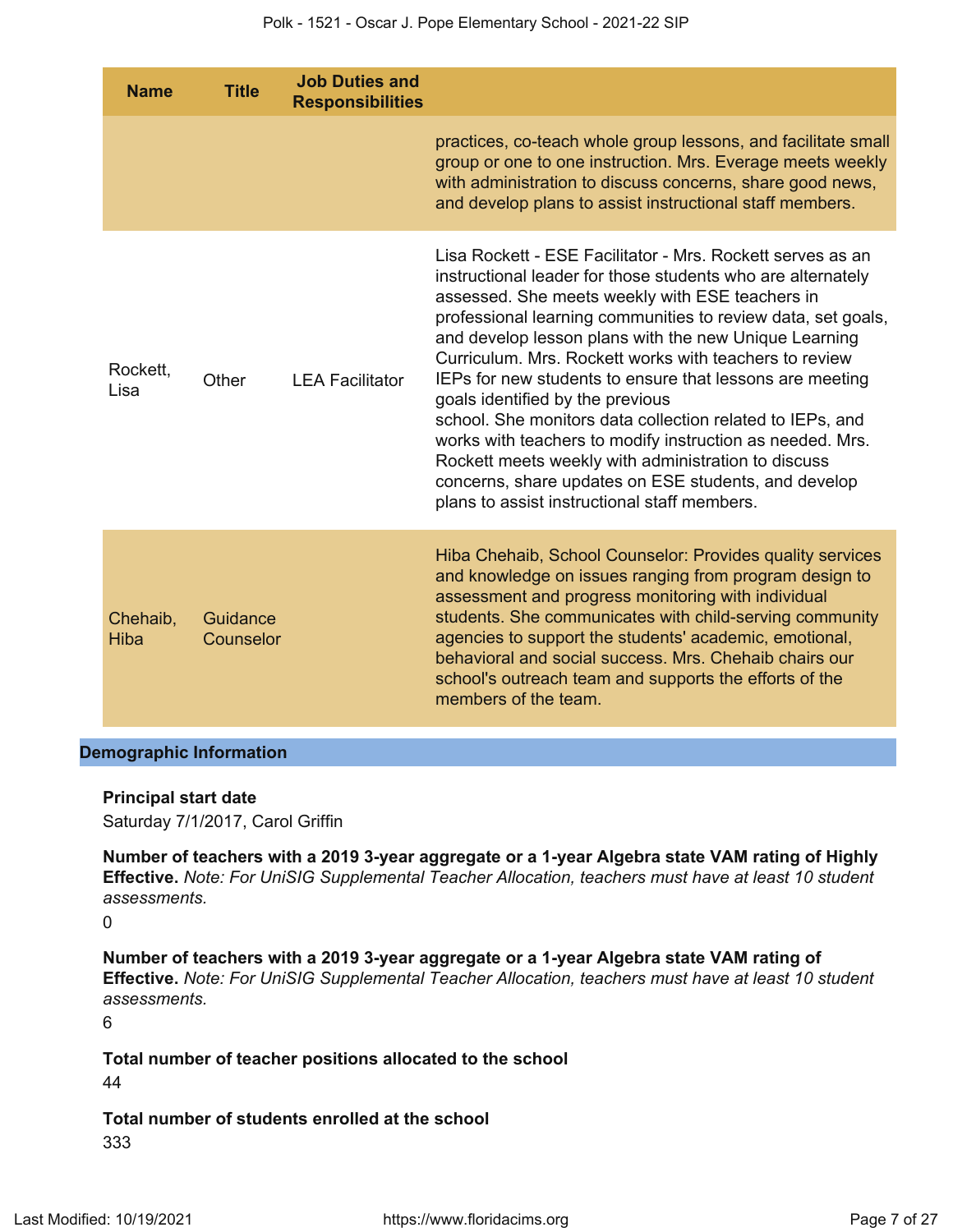**Identify the number of instructional staff who left the school during the 2020-21 school year.** 7

**Identify the number of instructional staff who joined the school during the 2021-22 school year.** 2

**Demographic Data**

#### **Early Warning Systems**

## **2021-22**

#### **The number of students by grade level that exhibit each early warning indicator listed:**

| <b>Indicator</b>                                            |              | <b>Grade Level</b>      |                |               |                |               |          |                |          |          |                 |          |          |       |  |
|-------------------------------------------------------------|--------------|-------------------------|----------------|---------------|----------------|---------------|----------|----------------|----------|----------|-----------------|----------|----------|-------|--|
|                                                             | Κ            | $\overline{\mathbf{1}}$ | 2 <sup>1</sup> | $\mathbf{3}$  | $\overline{4}$ |               |          |                |          |          | 5 6 7 8 9 10 11 |          | 12       | Total |  |
| Number of students enrolled                                 | 0            | 68                      | -61            | 67            | 76 64          |               | $\Omega$ | $\Omega$       | $\Omega$ | $\Omega$ | 0               | 0        | 0        | 336   |  |
| Attendance below 90 percent                                 |              | 31                      |                | 22 32 25 22 0 |                |               |          | $\Omega$       | $\Omega$ | $\Omega$ | $\Omega$        | $\Omega$ | $\Omega$ | 132   |  |
| One or more suspensions                                     | 0            | $\Omega$                | 4              | $\mathcal{P}$ | 9              | 1.            | $\Omega$ | $\Omega$       | $\Omega$ | $\Omega$ | 0               | 0        | $\Omega$ | 16    |  |
| <b>Course failure in ELA</b>                                | <sup>0</sup> | $\Omega$                | $\Omega$       | $\Omega$      | $\Omega$       | $\mathcal{P}$ | $\Omega$ | $\Omega$       | $\Omega$ | 0        | 0               | $\Omega$ | $\Omega$ | 2     |  |
| Course failure in Math                                      | <sup>0</sup> | $\Omega$                | $\Omega$       | $\Omega$      | $\Omega$       | $\Omega$      | $\Omega$ | $\Omega$       | 0        | $\Omega$ | 0               | 0        | $\Omega$ |       |  |
| Level 1 on 2019 statewide FSA ELA<br>assessment             | $\Omega$     | $\Omega$                | $\Omega$       | $\Omega$      | $\Omega$       | $\Omega$      | $\Omega$ | 0 <sub>0</sub> |          | $\Omega$ | -0              | $\Omega$ | - 0      |       |  |
| Level 1 on 2019 statewide FSA Math<br>assessment            | <sup>0</sup> | $\Omega$                | $\Omega$       | $\Omega$      | $\Omega$       | $\Omega$      | $\Omega$ | 0 <sub>0</sub> |          | $\Omega$ | $\Omega$        | $\Omega$ | - 0      |       |  |
| Number of students with a substantial reading<br>deficiency | $\Omega$     | 19.                     |                | 36 24 37 26 0 |                |               |          | $\Omega$       | $\Omega$ | $\Omega$ | - 0             | $\Omega$ | $\Omega$ | 142   |  |

#### **The number of students with two or more early warning indicators:**

| Indicator                            |  | <b>Grade Level</b>           |  |  |  |  |  |  |  |  |  |  |                                |       |  |  |
|--------------------------------------|--|------------------------------|--|--|--|--|--|--|--|--|--|--|--------------------------------|-------|--|--|
|                                      |  | K 1 2 3 4 5 6 7 8 9 10 11 12 |  |  |  |  |  |  |  |  |  |  |                                | Total |  |  |
| Students with two or more indicators |  |                              |  |  |  |  |  |  |  |  |  |  | 0 14 12 15 31 31 0 0 0 0 0 0 0 | -103  |  |  |

## **The number of students identified as retainees:**

| Indicator                              | <b>Grade Level</b> |  |  |  |  |  |  |  |  |  |  |                              |  |       |
|----------------------------------------|--------------------|--|--|--|--|--|--|--|--|--|--|------------------------------|--|-------|
|                                        |                    |  |  |  |  |  |  |  |  |  |  | K 1 2 3 4 5 6 7 8 9 10 11 12 |  | Total |
| <b>Retained Students: Current Year</b> |                    |  |  |  |  |  |  |  |  |  |  | 0 0 0 0 0 0 0 0 0 0 0 0 0    |  |       |
| Students retained two or more times    |                    |  |  |  |  |  |  |  |  |  |  | 00000000000000               |  |       |

## **Date this data was collected or last updated**

Wednesday 6/23/2021

## **2020-21 - As Reported**

## **The number of students by grade level that exhibit each early warning indicator:**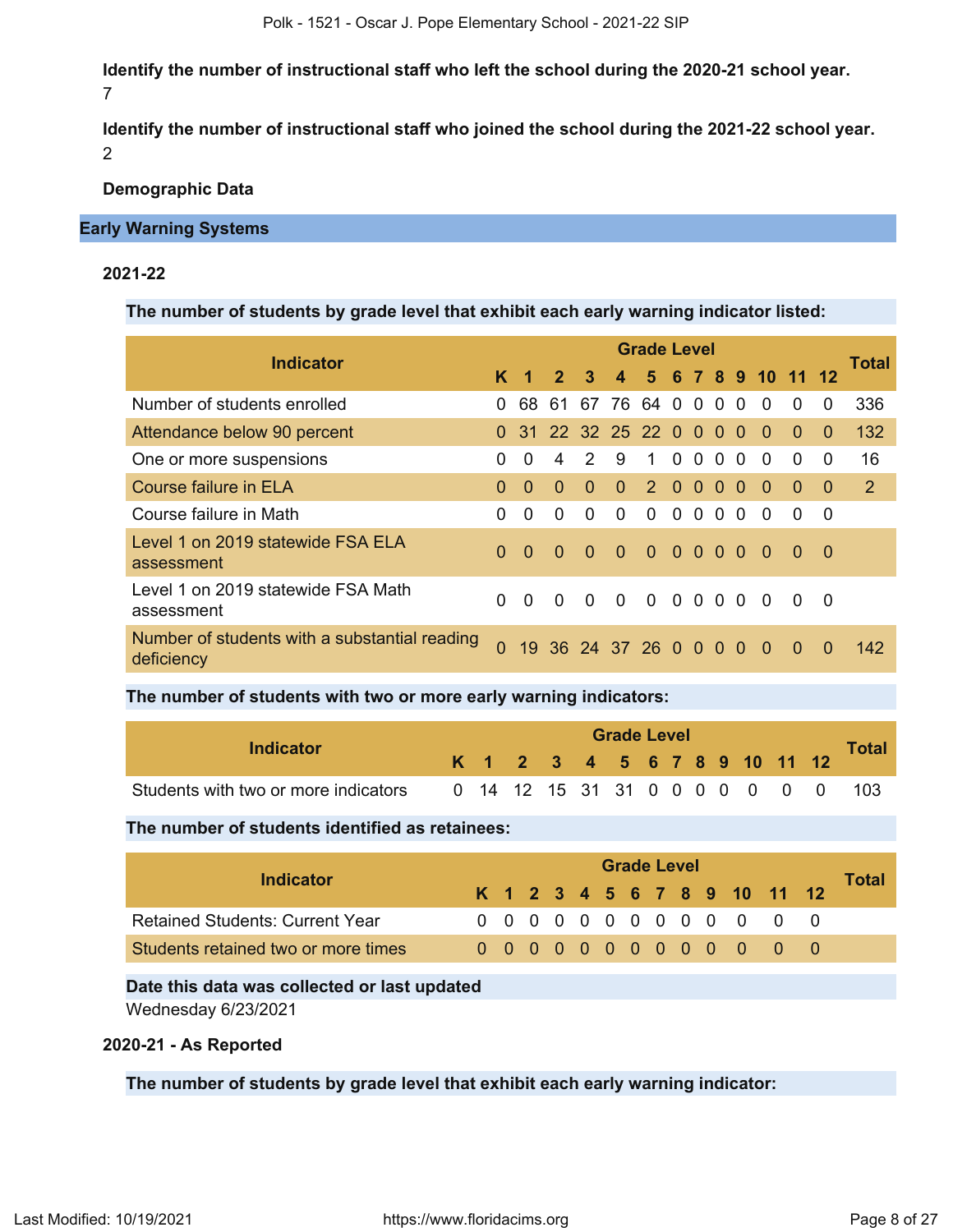| Polk - 1521 - Oscar J. Pope Elementary School - 2021-22 SIP |  |  |  |  |  |  |
|-------------------------------------------------------------|--|--|--|--|--|--|
|-------------------------------------------------------------|--|--|--|--|--|--|

| <b>Indicator</b>                                 | <b>Grade Level</b> |                |                 |                 |                  |              |                |              |          |          |            |          |          |                |
|--------------------------------------------------|--------------------|----------------|-----------------|-----------------|------------------|--------------|----------------|--------------|----------|----------|------------|----------|----------|----------------|
|                                                  | ĸ                  | 1              | $\mathbf{2}$    | 3               | $\boldsymbol{4}$ | 5            |                |              |          |          | 6 7 8 9 10 | $-11$    |          | Total          |
| Number of students enrolled                      | 74                 | 66             |                 | 68 84           | 75               | 64           | $\overline{0}$ | $\Omega$     | $\Omega$ | $\Omega$ | $\Omega$   | 0        | $\Omega$ | 431            |
| Attendance below 90 percent                      | 16.                | 10             | 18 <sup>°</sup> | <b>24</b>       |                  | 16 17 0 0    |                |              | $\Omega$ | $\Omega$ | $\Omega$   | $\Omega$ | $\Omega$ | 101            |
| One or more suspensions                          | 0                  | 5              | $\mathcal{P}$   | 8               | 5                | 18           | $\overline{0}$ | $\Omega$     | $\Omega$ | $\Omega$ | $\Omega$   | 0        | $\Omega$ | 38             |
| Course failure in ELA                            |                    | 0              | 1               | $\Omega$        | $\Omega$         | $\mathbf{1}$ | $\overline{0}$ | $\Omega$     | $\Omega$ | $\Omega$ | $\Omega$   | $\Omega$ | $\Omega$ | 3              |
| Course failure in Math                           | $\mathcal{P}$      | 0              | 1               | 4               | 0                | $\Omega$     | $\Omega$       | $\Omega$     | 0        | $\Omega$ | $\Omega$   | 0        | $\Omega$ | $\overline{7}$ |
| Level 1 on 2019 statewide ELA assessment         | <sup>0</sup>       | O              | $\Omega$        | 18 <sup>°</sup> | 11               | 24           | $\Omega$       | $\Omega$     | $\Omega$ | $\Omega$ | $\Omega$   | $\Omega$ | $\Omega$ | 53             |
| Level 1 on 2019 statewide Math assessment        | 0                  | 0              | 0               | 13              |                  | 18 24        | $\mathbf{0}$   | $\Omega$     | $\Omega$ | $\Omega$ | $\Omega$   | 0        | 0        | 55             |
| Dec. 2019 Star Reading Level 1                   | $\Omega$           | 0              |                 | 13 24           | 18               | 9            | $\overline{0}$ | $\Omega$     | $\Omega$ | $\Omega$ | $\Omega$   | $\Omega$ | $\Omega$ | 64             |
| Dec. 2019 Star Mathematics Level 1               | 0                  | $\overline{4}$ | 11              | 15              |                  | 12 15        | $\overline{0}$ | $\mathbf{0}$ | $\Omega$ | $\Omega$ | $\Omega$   | 0        | $\Omega$ | 57             |
| Q3 District Science Assessment Not<br>Proficient | 0                  | 0              | $\Omega$        | $\Omega$        |                  | 72 56 0      |                | $\Omega$     | $\Omega$ | $\Omega$ | $\Omega$   | $\Omega$ | $\Omega$ | 128            |

**The number of students with two or more early warning indicators:**

| Indicator                            |  | <b>Grade Level</b> |  |                              |  |  |  |  |  |  |  |  |  |                                  |  |  |
|--------------------------------------|--|--------------------|--|------------------------------|--|--|--|--|--|--|--|--|--|----------------------------------|--|--|
|                                      |  |                    |  | K 1 2 3 4 5 6 7 8 9 10 11 12 |  |  |  |  |  |  |  |  |  | <b>Total</b>                     |  |  |
| Students with two or more indicators |  |                    |  |                              |  |  |  |  |  |  |  |  |  | 1 3 11 23 24 24 0 0 0 0 0 0 0 86 |  |  |

**The number of students identified as retainees:**

|                                        |  | <b>Grade Level</b> |  |  |                              |  |  |  |  |  |  |  |                              |              |  |  |
|----------------------------------------|--|--------------------|--|--|------------------------------|--|--|--|--|--|--|--|------------------------------|--------------|--|--|
| <b>Indicator</b>                       |  |                    |  |  | K 1 2 3 4 5 6 7 8 9 10 11 12 |  |  |  |  |  |  |  |                              | <b>Total</b> |  |  |
| <b>Retained Students: Current Year</b> |  |                    |  |  |                              |  |  |  |  |  |  |  | 2 0 4 22 20 18 0 0 0 0 0 0 0 | -66          |  |  |
| Students retained two or more times    |  |                    |  |  |                              |  |  |  |  |  |  |  | 0 0 0 0 0 1 0 0 0 0 0 0 0    |              |  |  |

## **2020-21 - Updated**

## **The number of students by grade level that exhibit each early warning indicator:**

| <b>Indicator</b>                                 | <b>Grade Level</b> |              |                 |                |                   |                 |                |                        |                |          |                 |              |          |       |
|--------------------------------------------------|--------------------|--------------|-----------------|----------------|-------------------|-----------------|----------------|------------------------|----------------|----------|-----------------|--------------|----------|-------|
|                                                  | K                  |              | 2 <sup>1</sup>  | $\mathbf{3}$   | $\overline{4}$    |                 |                |                        |                |          | 5 6 7 8 9 10 11 |              |          | Total |
| Number of students enrolled                      | 74.                | 66           | 68              | 84             | 75 64 0 0         |                 |                |                        | $\Omega$       | $\Omega$ | $\Omega$        | 0            | 0        | 431   |
| Attendance below 90 percent                      | 16                 | 10           | 18              | 24             | 16                | 17 <sub>0</sub> |                | $\overline{0}$         | $\Omega$       | $\Omega$ | $\Omega$        | $\Omega$     | $\Omega$ | 101   |
| One or more suspensions                          | 0                  | 5            | 2               | 8              | 5                 | 18              | $\overline{0}$ | $\mathbf{0}$           | $\overline{0}$ | $\Omega$ | $\Omega$        | $\Omega$     | $\Omega$ | 38    |
| <b>Course failure in ELA</b>                     | $\mathbf 1$        | $\Omega$     | $\mathbf{1}$    | $\Omega$       | $\Omega$          | $\blacklozenge$ |                | $0\quad 0\quad 0\quad$ |                | $\Omega$ | $\Omega$        | $\Omega$     | $\Omega$ | 3     |
| Course failure in Math                           | $\mathcal{P}$      | $\Omega$     | 1               | $\overline{4}$ | $\Omega$          | $\Omega$        | $\Omega$       | $\overline{0}$         | $\Omega$       | $\Omega$ | $\Omega$        | 0            | 0        | 7     |
| Level 1 on 2019 statewide ELA assessment         | $\Omega$           | $\Omega$     | $\Omega$        | 18             | 11 24             |                 | $\Omega$       | $\Omega$               | $\Omega$       | $\Omega$ | $\Omega$        | $\Omega$     | $\Omega$ | 53    |
| Level 1 on 2019 statewide Math assessment        | 0                  | 0            | 0               | 13             | 18                | 24              | $\Omega$       | $\Omega$               | 0              | $\Omega$ | <sup>0</sup>    | <sup>0</sup> | 0        | 55    |
| Dec. 2019 Star Reading Level 1                   | $\Omega$           | 0            | 13 <sup>°</sup> | 24             | 18                | 9               | $\Omega$       | $\Omega$               | $\Omega$       | $\Omega$ | 0               | $\Omega$     | $\Omega$ | 64    |
| Dec. 2019 Star Mathematics Level 1               | 0                  | 4            | 11              | 15             | $12 \overline{ }$ | 15              | $\Omega$       | $\Omega$               | 0              | 0        | 0               | 0            | 0        | 57    |
| Q3 District Science Assessment Not<br>Proficient | $\Omega$           | <sup>0</sup> | $\Omega$        | $\Omega$       |                   | 72 56           | $\bullet$      | $\Omega$               | $\Omega$       | $\Omega$ | $\Omega$        | $\Omega$     | $\Omega$ | 128   |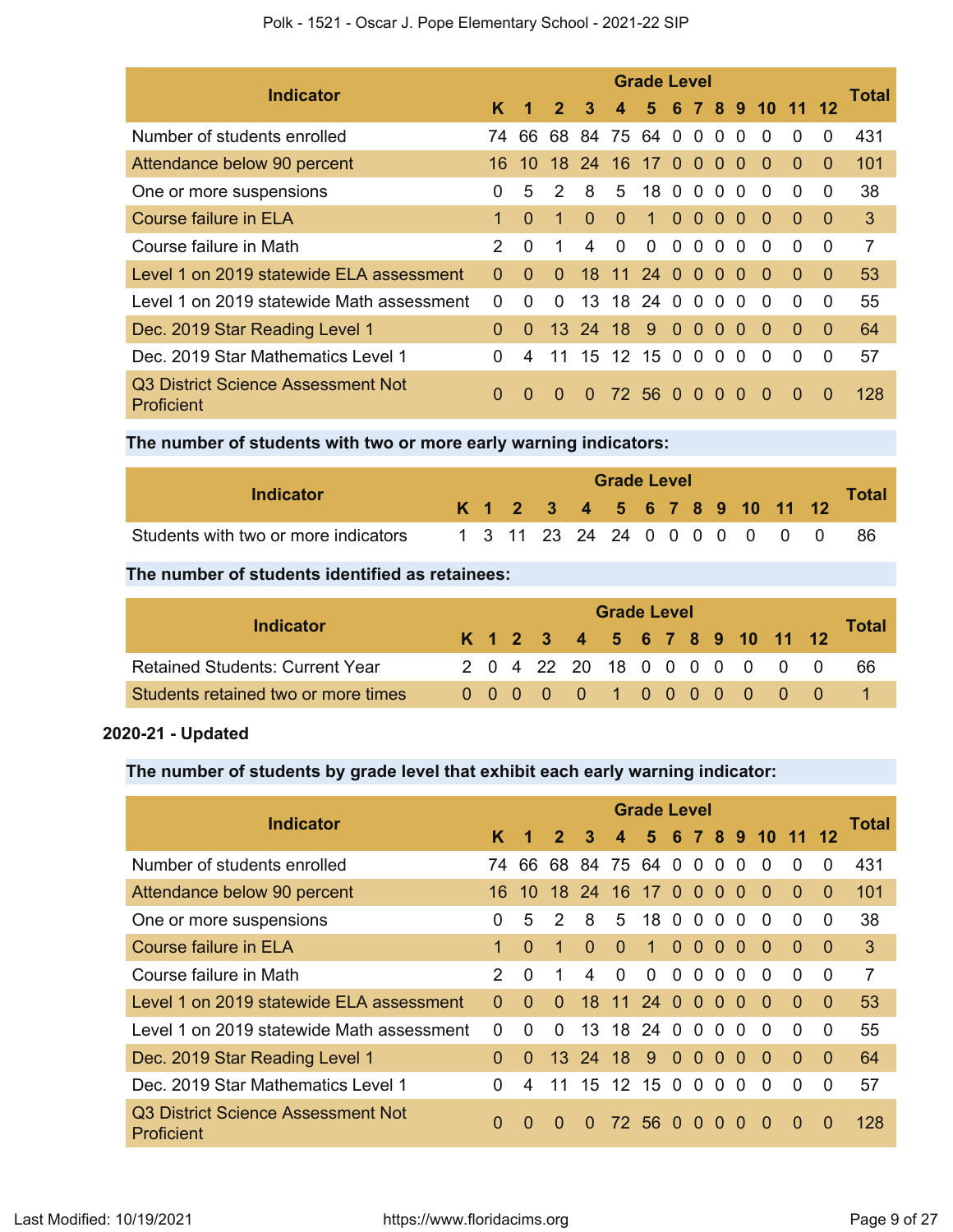## **The number of students with two or more early warning indicators:**

|                                      | <b>Grade Level</b> |  |  |                               |  |  |  |  |  |  |  |        |
|--------------------------------------|--------------------|--|--|-------------------------------|--|--|--|--|--|--|--|--------|
| Indicator                            |                    |  |  | K 1 2 3 4 5 6 7 8 9 10 11 12  |  |  |  |  |  |  |  | Total. |
| Students with two or more indicators |                    |  |  | 1 3 11 23 24 24 0 0 0 0 0 0 0 |  |  |  |  |  |  |  |        |

## **The number of students identified as retainees:**

|                                        |  | <b>Grade Level</b> |  |  |  |  |  |  |  |  |  |                              |       |
|----------------------------------------|--|--------------------|--|--|--|--|--|--|--|--|--|------------------------------|-------|
| <b>Indicator</b>                       |  |                    |  |  |  |  |  |  |  |  |  | K 1 2 3 4 5 6 7 8 9 10 11 12 | Total |
| <b>Retained Students: Current Year</b> |  |                    |  |  |  |  |  |  |  |  |  | 2 0 4 22 20 18 0 0 0 0 0 0 0 | - 66  |
| Students retained two or more times    |  |                    |  |  |  |  |  |  |  |  |  | 0000010000000                |       |

## **Part II: Needs Assessment/Analysis**

## <span id="page-9-0"></span>**School Data Review**

Please note that the district and state averages shown here represent the averages for similar school types (elementary, middle, high school, or combination schools).

## **Grade Level Data Review - State Assessments**

**NOTE: This data is raw data and includes ALL students who tested at the school. This is not school grade data.**

|                          |      |               | <b>ELA</b>      |                                          |              |                                       |
|--------------------------|------|---------------|-----------------|------------------------------------------|--------------|---------------------------------------|
| Grade                    | Year | <b>School</b> | <b>District</b> | School-<br><b>District</b><br>Comparison | <b>State</b> | School-<br><b>State</b><br>Comparison |
| 03                       | 2021 |               |                 |                                          |              |                                       |
|                          | 2019 | 33%           | 52%             | $-19%$                                   | 58%          | $-25%$                                |
| <b>Cohort Comparison</b> |      |               |                 |                                          |              |                                       |
| 04                       | 2021 |               |                 |                                          |              |                                       |
|                          | 2019 | 31%           | 48%             | $-17%$                                   | 58%          | $-27%$                                |
| <b>Cohort Comparison</b> |      | $-33%$        |                 |                                          |              |                                       |
| 05                       | 2021 |               |                 |                                          |              |                                       |
|                          | 2019 | 24%           | 47%             | $-23%$                                   | 56%          | $-32%$                                |
| <b>Cohort Comparison</b> |      | $-31%$        |                 |                                          |              |                                       |

|                          |      |               | <b>MATH</b>     |                                          |              |                                              |
|--------------------------|------|---------------|-----------------|------------------------------------------|--------------|----------------------------------------------|
| Grade                    | Year | <b>School</b> | <b>District</b> | School-<br><b>District</b><br>Comparison | <b>State</b> | School-<br><b>State</b><br><b>Comparison</b> |
| 03                       | 2021 |               |                 |                                          |              |                                              |
|                          | 2019 | 35%           | 56%             | $-21%$                                   | 62%          | $-27%$                                       |
| <b>Cohort Comparison</b> |      |               |                 |                                          |              |                                              |
| 04                       | 2021 |               |                 |                                          |              |                                              |
|                          | 2019 | 34%           | 56%             | $-22%$                                   | 64%          | $-30%$                                       |
| <b>Cohort Comparison</b> |      | $-35%$        |                 |                                          |              |                                              |
| 05                       | 2021 |               |                 |                                          |              |                                              |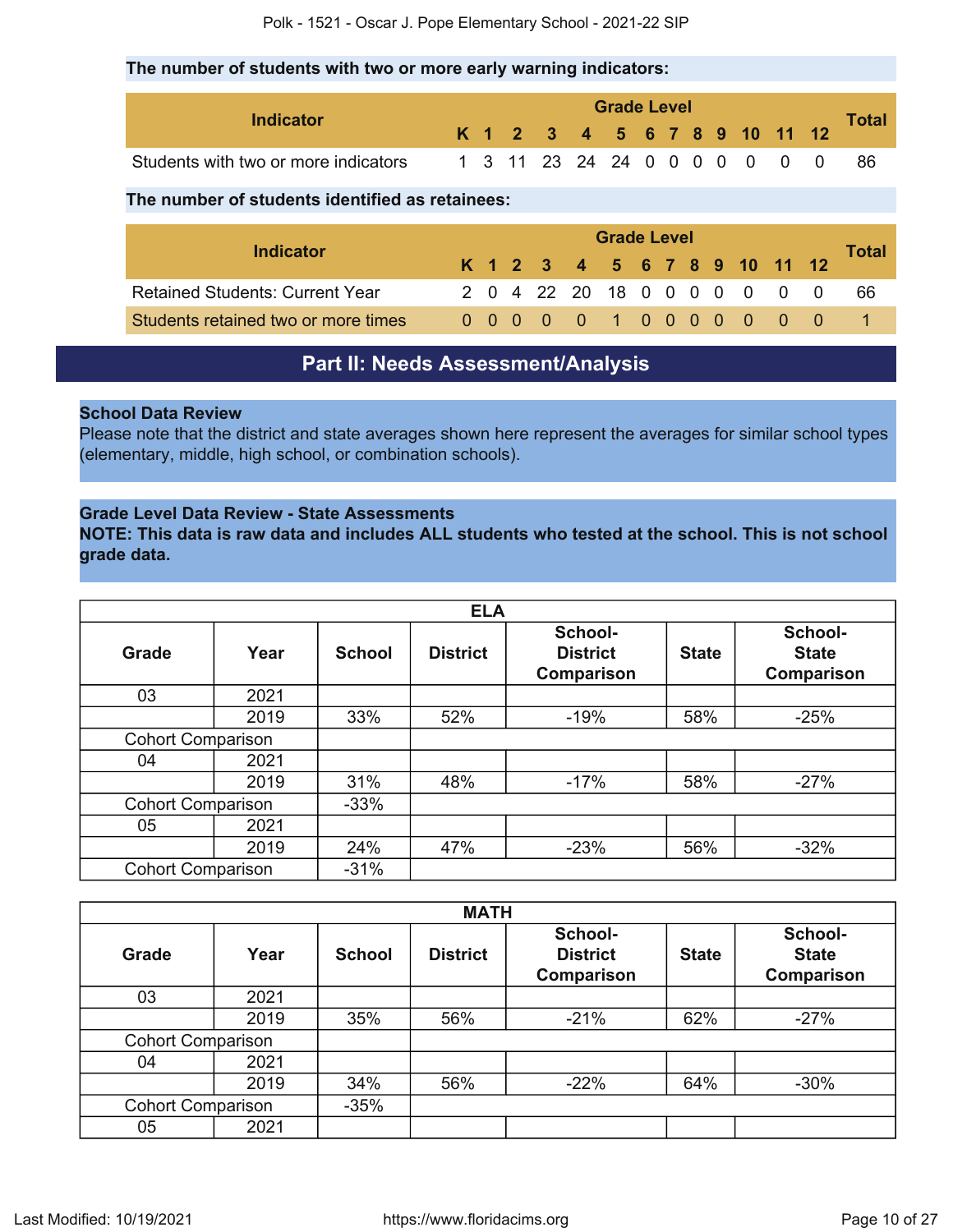|                          | <b>MATH</b> |               |                 |                                                 |              |                                              |  |  |  |  |  |
|--------------------------|-------------|---------------|-----------------|-------------------------------------------------|--------------|----------------------------------------------|--|--|--|--|--|
| Grade                    | Year        | <b>School</b> | <b>District</b> | School-<br><b>District</b><br><b>Comparison</b> | <b>State</b> | School-<br><b>State</b><br><b>Comparison</b> |  |  |  |  |  |
|                          | 2019        | 33%           | 51%             | $-18%$                                          | 60%          | $-27%$                                       |  |  |  |  |  |
| <b>Cohort Comparison</b> |             | $-34%$        |                 |                                                 |              |                                              |  |  |  |  |  |

|                          | <b>SCIENCE</b> |               |                 |                                          |              |                                              |  |  |  |  |  |
|--------------------------|----------------|---------------|-----------------|------------------------------------------|--------------|----------------------------------------------|--|--|--|--|--|
| Grade                    | Year           | <b>School</b> | <b>District</b> | School-<br><b>District</b><br>Comparison | <b>State</b> | School-<br><b>State</b><br><b>Comparison</b> |  |  |  |  |  |
| 05                       | 2021           |               |                 |                                          |              |                                              |  |  |  |  |  |
|                          | 2019           | 10%           | 45%             | $-35%$                                   | 53%          | $-43%$                                       |  |  |  |  |  |
| <b>Cohort Comparison</b> |                |               |                 |                                          |              |                                              |  |  |  |  |  |

## **Grade Level Data Review - Progress Monitoring Assessments**

**Provide the progress monitoring tool(s) by grade level used to compile the below data.**

Grades 1-2 Reading - Star Early Lit Grades (2) 3-5 Reading - Star Reading Grades 1-5 Math - Star Math

|                                        |                                             | <b>Grade 1</b> |        |               |
|----------------------------------------|---------------------------------------------|----------------|--------|---------------|
| <b>English Language</b><br><b>Arts</b> | Number/%<br>Proficiency                     | Fall           | Winter | <b>Spring</b> |
|                                        | <b>All Students</b>                         | 47%            | 65%    | 45%           |
|                                        | Economically<br>Disadvantaged               | 49%            | 67%    | 41%           |
|                                        | <b>Students With</b><br><b>Disabilities</b> | 33%            | 50%    | 20%           |
|                                        | English Language<br>Learners                | 29%            | 36%    | 29%           |
|                                        | Number/%<br>Proficiency                     | Fall           | Winter | <b>Spring</b> |
|                                        | <b>All Students</b>                         | 70%            | 65%    | 57%           |
| <b>Mathematics</b>                     | Economically<br>Disadvantaged               | 71%            | 65%    | 55%           |
|                                        | <b>Students With</b><br><b>Disabilities</b> | 70%            | 60%    | 70%           |
|                                        | English Language<br>Learners                | 62%            | 50%    | 29%           |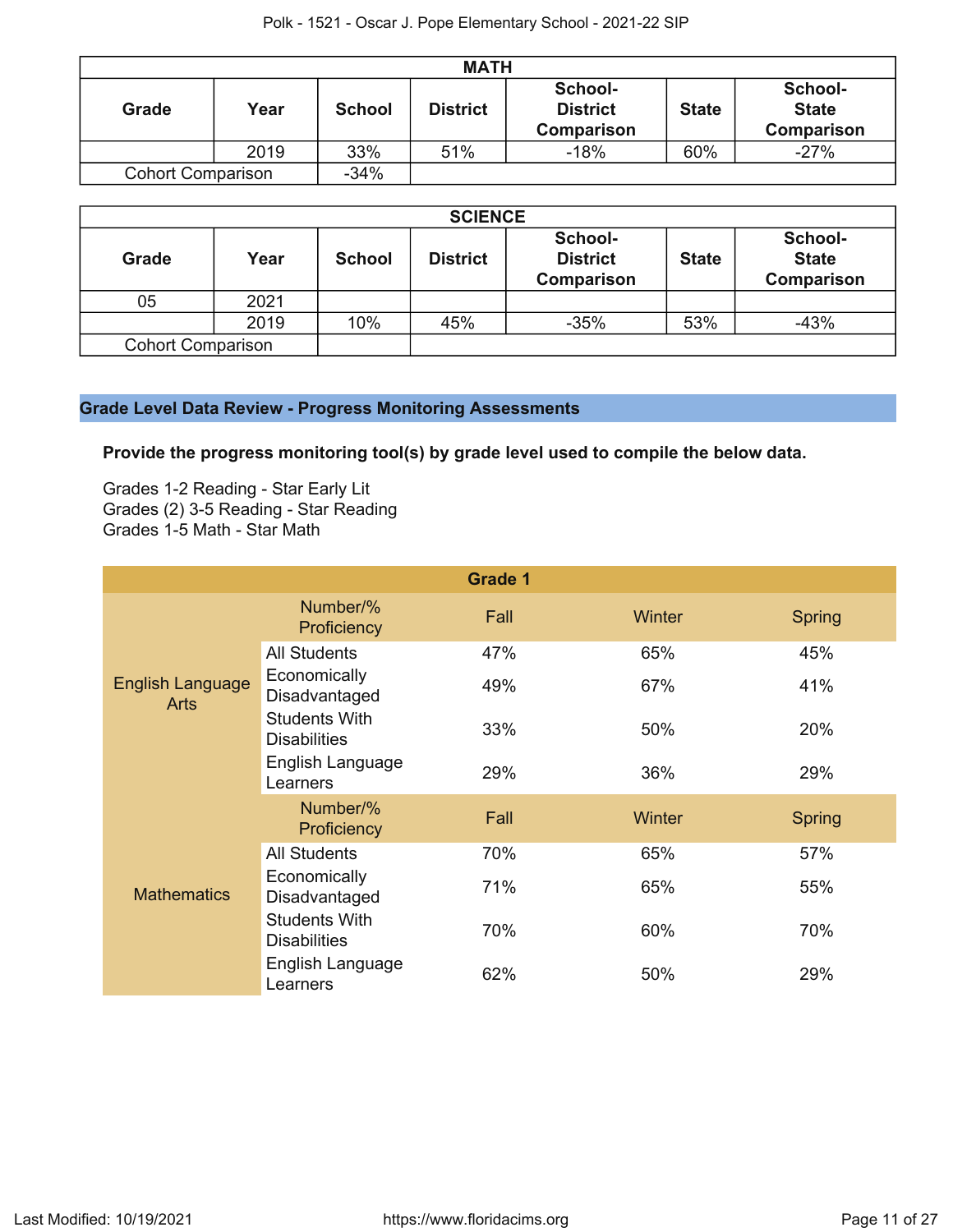|                                        |                                                                 | <b>Grade 2</b> |        |               |
|----------------------------------------|-----------------------------------------------------------------|----------------|--------|---------------|
|                                        | Number/%<br>Proficiency                                         | Fall           | Winter | <b>Spring</b> |
|                                        | <b>All Students</b>                                             | 13%            | 32%    | 42%           |
| <b>English Language</b><br><b>Arts</b> | Economically<br>Disadvantaged                                   | 13%            | 31%    | 39%           |
|                                        | <b>Students With</b><br><b>Disabilities</b>                     | 11%            | 11%    | 38%           |
|                                        | English Language<br>Learners                                    | 10%            | 20%    | 33%           |
|                                        | Number/%<br>Proficiency                                         | Fall           | Winter | <b>Spring</b> |
|                                        | <b>All Students</b>                                             | 37%            | 37%    | 30%           |
| <b>Mathematics</b>                     | Economically<br>Disadvantaged                                   | 38%            | 36%    | 33%           |
|                                        | <b>Students With</b><br><b>Disabilities</b>                     | 25%            | 33%    | 33%           |
|                                        | English Language<br>Learners                                    | 44%            | 40%    | 30%           |
|                                        |                                                                 |                |        |               |
|                                        |                                                                 | <b>Grade 3</b> |        |               |
|                                        | Number/%<br>Proficiency                                         | Fall           | Winter | <b>Spring</b> |
|                                        | <b>All Students</b>                                             | 40%            | 28%    | 34%           |
| <b>English Language</b><br><b>Arts</b> | Economically<br>Disadvantaged                                   | 41%            | 27%    | 37%           |
|                                        | <b>Students With</b><br><b>Disabilities</b>                     | 29%            | 6%     | 11%           |
|                                        | English Language<br>Learners                                    | 22%            | 11%    | 20%           |
|                                        | Number/%<br>Proficiency                                         | Fall           | Winter | <b>Spring</b> |
|                                        | <b>All Students</b>                                             | 42%            | 45%    | 38%           |
| <b>Mathematics</b>                     | Economically<br>Disadvantaged                                   | 40%            | 46%    | 40%           |
|                                        | <b>Students With</b><br><b>Disabilities</b><br>English Language | 21%            | 30%    | 25%           |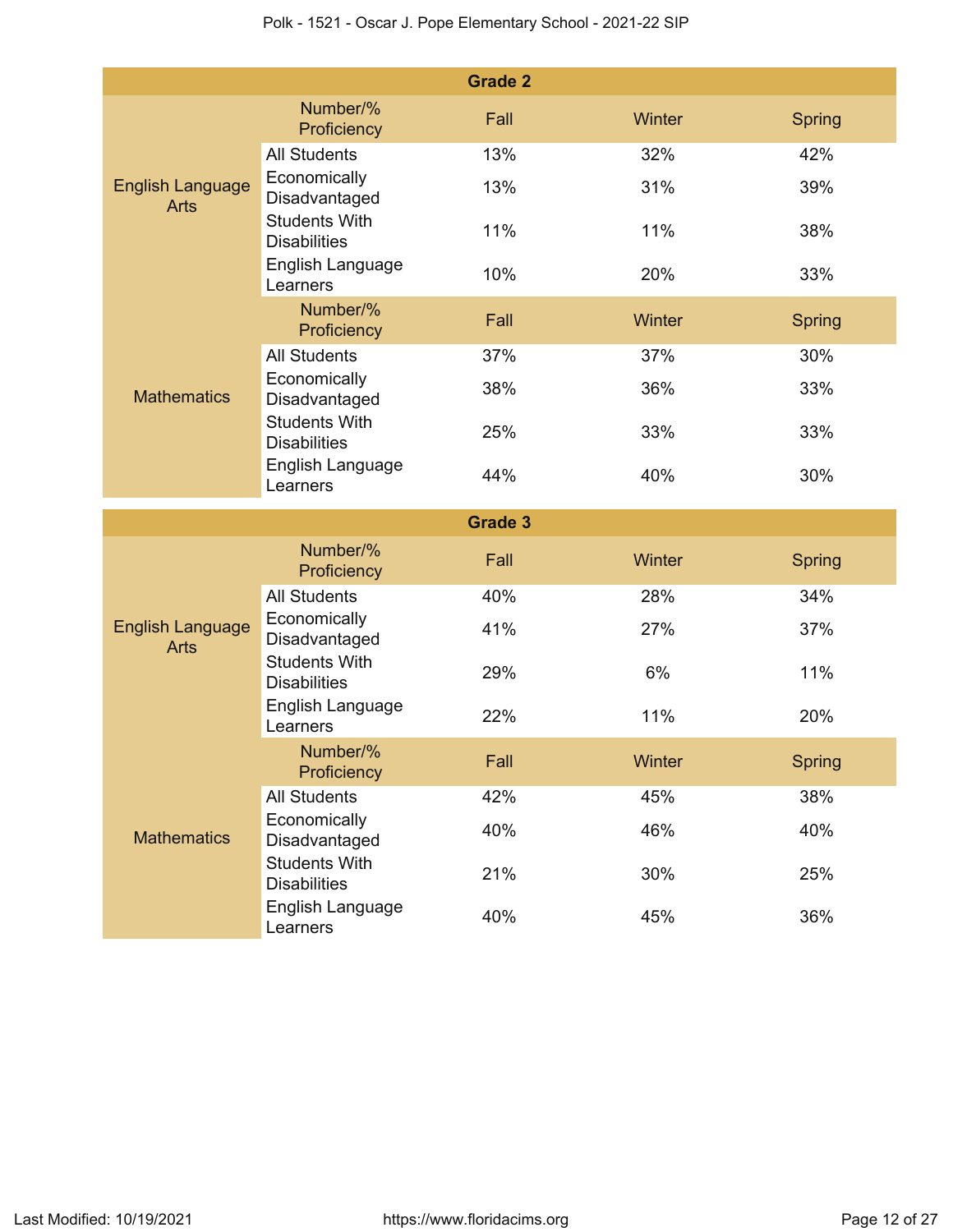|                                        |                                                                              | <b>Grade 4</b> |        |               |
|----------------------------------------|------------------------------------------------------------------------------|----------------|--------|---------------|
|                                        | Number/%<br>Proficiency                                                      | Fall           | Winter | <b>Spring</b> |
|                                        | <b>All Students</b>                                                          | 23%            | 25%    | 25%           |
| <b>English Language</b><br><b>Arts</b> | Economically<br>Disadvantaged                                                | 24%            | 23%    | 26%           |
|                                        | <b>Students With</b><br><b>Disabilities</b>                                  | 11%            |        | 11%           |
|                                        | English Language<br>Learners                                                 | 4%             |        | 13%           |
|                                        | Number/%<br>Proficiency                                                      | Fall           | Winter | <b>Spring</b> |
|                                        | <b>All Students</b>                                                          | 32%            | 32%    | 36%           |
| <b>Mathematics</b>                     | Economically<br>Disadvantaged                                                | 30%            | 28%    | 40%           |
|                                        | <b>Students With</b><br><b>Disabilities</b>                                  | 11%            | 16%    | 16%           |
|                                        | English Language<br>Learners                                                 | 26%            | 26%    | 26%           |
|                                        |                                                                              | <b>Grade 5</b> |        |               |
|                                        | Number/%<br>Proficiency                                                      | Fall           | Winter | <b>Spring</b> |
|                                        | <b>All Students</b>                                                          | 22%            | 27%    | 35%           |
| <b>English Language</b><br><b>Arts</b> | Economically<br>Disadvantaged<br><b>Students With</b><br><b>Disabilities</b> | 19%            | 23%    | 30%           |
|                                        | English Language<br>Learners                                                 | 6%             | 11%    | 26%           |
|                                        | Number/%<br>Proficiency                                                      | Fall           | Winter | <b>Spring</b> |
|                                        | <b>All Students</b>                                                          | 37%            | 33%    | 26%           |
| <b>Mathematics</b>                     | Economically<br>Disadvantaged                                                | 34%            | 30%    | 24%           |
|                                        | <b>Students With</b><br><b>Disabilities</b>                                  | 14%            | 14%    |               |
|                                        | English Language<br>Learners                                                 | 18%            | 21%    | 21%           |
|                                        | Number/%<br>Proficiency                                                      | Fall           | Winter | <b>Spring</b> |
|                                        | <b>All Students</b>                                                          | 33%            | 27%    | 41%           |
| <b>Science</b>                         | Economically<br>Disadvantaged                                                | 29%            | 25%    | 40%           |
|                                        | <b>Students With</b><br><b>Disabilities</b>                                  |                | 14%    | 29%           |
|                                        | English Language<br>Learners                                                 | 48%            | 32%    | 52%           |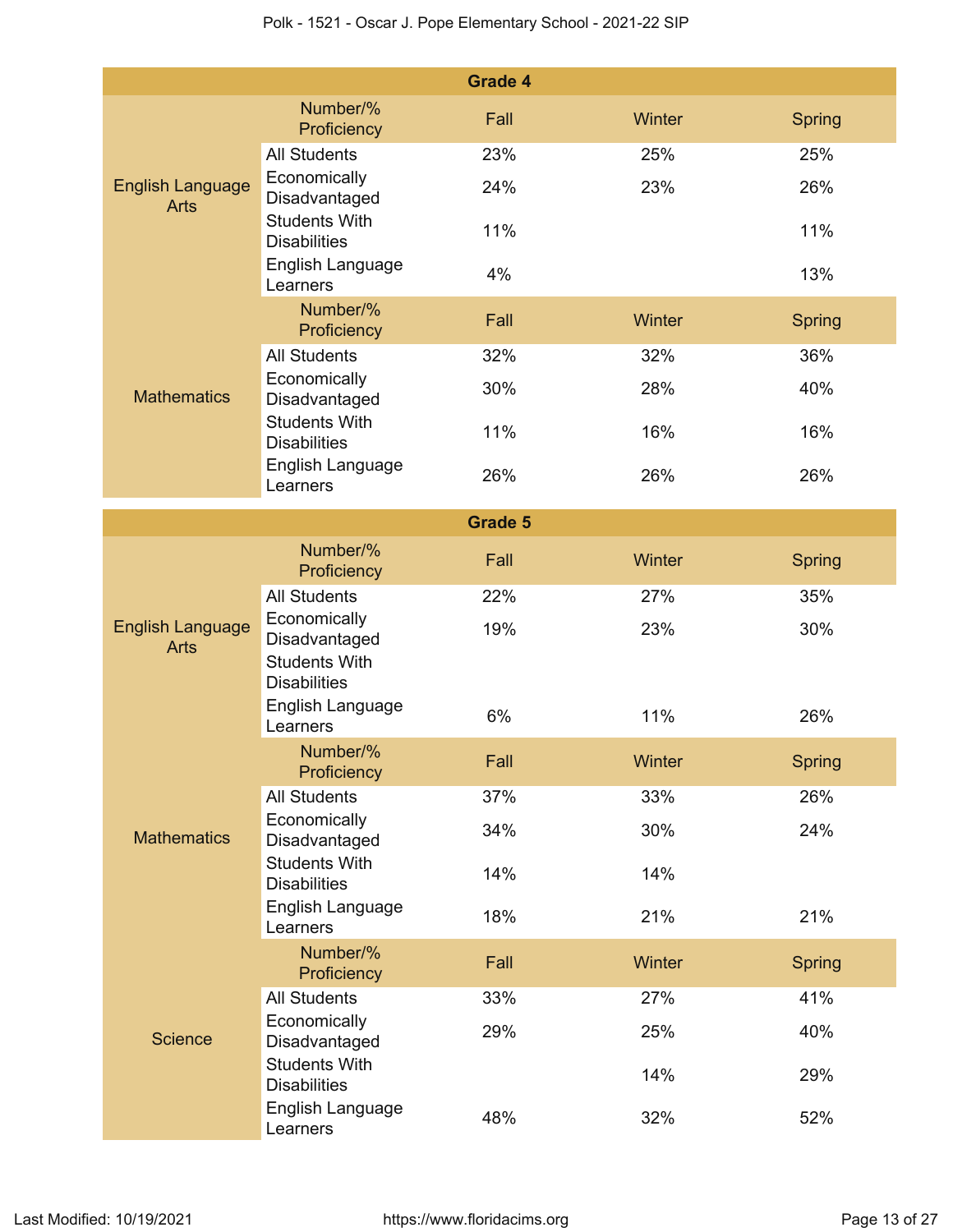## **Subgroup Data Review**

|                  |                    |                  |                          | <b>2021 SCHOOL GRADE COMPONENTS BY SUBGROUPS</b> |                   |                           |                    |                   |                     |                         |                                          |
|------------------|--------------------|------------------|--------------------------|--------------------------------------------------|-------------------|---------------------------|--------------------|-------------------|---------------------|-------------------------|------------------------------------------|
| <b>Subgroups</b> | <b>ELA</b><br>Ach. | <b>ELA</b><br>LG | <b>ELA</b><br>LG<br>L25% | <b>Math</b><br>Ach.                              | <b>Math</b><br>LG | <b>Math</b><br>LG<br>L25% | <b>Sci</b><br>Ach. | <b>SS</b><br>Ach. | <b>MS</b><br>Accel. | Grad<br>Rate            | C & C<br><b>Accel</b><br>2019-20 2019-20 |
|                  |                    |                  |                          | <b>2019 SCHOOL GRADE COMPONENTS BY SUBGROUPS</b> |                   |                           |                    |                   |                     |                         |                                          |
| <b>Subgroups</b> | <b>ELA</b><br>Ach. | <b>ELA</b><br>LG | <b>ELA</b><br>LG<br>L25% | <b>Math</b><br>Ach.                              | <b>Math</b><br>LG | <b>Math</b><br>LG<br>L25% | Sci<br>Ach.        | <b>SS</b><br>Ach. | MS<br>Accel.        | Grad<br>Rate            | C & C<br><b>Accel</b><br>2017-18 2017-18 |
| <b>SWD</b>       | 19                 | 43               | 58                       | 22                                               | 35                | 29                        | 11                 |                   |                     |                         |                                          |
| ELL              | 19                 | 36               | 60                       | 39                                               | 54                | 50                        | 17                 |                   |                     |                         |                                          |
| <b>BLK</b>       | 38                 | 50               | 60                       | 29                                               | 45                | 50                        |                    |                   |                     |                         |                                          |
| <b>HSP</b>       | 26                 | 37               | 57                       | 39                                               | 47                | 45                        | 17                 |                   |                     |                         |                                          |
| <b>WHT</b>       | 37                 | 46               |                          | 41                                               | 54                |                           | 13                 |                   |                     |                         |                                          |
| <b>FRL</b>       | 30                 | 43               | 63                       | 36                                               | 49                | 44                        | 9                  |                   |                     |                         |                                          |
|                  |                    |                  |                          | 2018 SCHOOL GRADE COMPONENTS BY SUBGROUPS        |                   |                           |                    |                   |                     |                         |                                          |
| <b>Subgroups</b> | <b>ELA</b><br>Ach. | <b>ELA</b><br>LG | <b>ELA</b><br>LG<br>L25% | <b>Math</b><br>Ach.                              | <b>Math</b><br>LG | <b>Math</b><br>LG<br>L25% | <b>Sci</b><br>Ach. | SS<br>Ach.        | <b>MS</b><br>Accel. | Grad<br>Rate<br>2016-17 | C & C<br><b>Accel</b><br>2016-17         |
| <b>SWD</b>       | 16                 | 33               | 25                       | 31                                               | 44                | 33                        | 29                 |                   |                     |                         |                                          |
| ELL              | 32                 | 49               | 60                       | 46                                               | 47                | 45                        | 20                 |                   |                     |                         |                                          |
| <b>BLK</b>       | 36                 | 41               |                          | 42                                               | 40                |                           | 33                 |                   |                     |                         |                                          |
| <b>HSP</b>       | 34                 | 46               | 47                       | 45                                               | 49                | 50                        | 23                 |                   |                     |                         |                                          |
| <b>WHT</b>       | 33                 | 39               | 38                       | 48                                               | 49                |                           | 37                 |                   |                     |                         |                                          |
| <b>FRL</b>       | 34                 | 44               | 42                       | 46                                               | 45                | 42                        | 33                 |                   |                     |                         |                                          |

## **ESSA Data Review**

This data has been updated for the 2018-19 school year as of 7/16/2019.

| <b>ESSA Federal Index</b>                                                       |                 |  |  |  |  |  |  |  |
|---------------------------------------------------------------------------------|-----------------|--|--|--|--|--|--|--|
| ESSA Category (TS&I or CS&I)                                                    | <b>CS&amp;I</b> |  |  |  |  |  |  |  |
| <b>OVERALL Federal Index - All Students</b>                                     | 41              |  |  |  |  |  |  |  |
| OVERALL Federal Index Below 41% All Students                                    | <b>NO</b>       |  |  |  |  |  |  |  |
| <b>Total Number of Subgroups Missing the Target</b>                             | 5               |  |  |  |  |  |  |  |
| Progress of English Language Learners in Achieving English Language Proficiency | 46              |  |  |  |  |  |  |  |
| <b>Total Points Earned for the Federal Index</b>                                | 324             |  |  |  |  |  |  |  |
| <b>Total Components for the Federal Index</b>                                   | 8               |  |  |  |  |  |  |  |
| <b>Percent Tested</b>                                                           | 99%             |  |  |  |  |  |  |  |
| <b>Subgroup Data</b>                                                            |                 |  |  |  |  |  |  |  |
| <b>Students With Disabilities</b>                                               |                 |  |  |  |  |  |  |  |
| Federal Index - Students With Disabilities                                      | 31              |  |  |  |  |  |  |  |
| Students With Disabilities Subgroup Below 41% in the Current Year?              | <b>YES</b>      |  |  |  |  |  |  |  |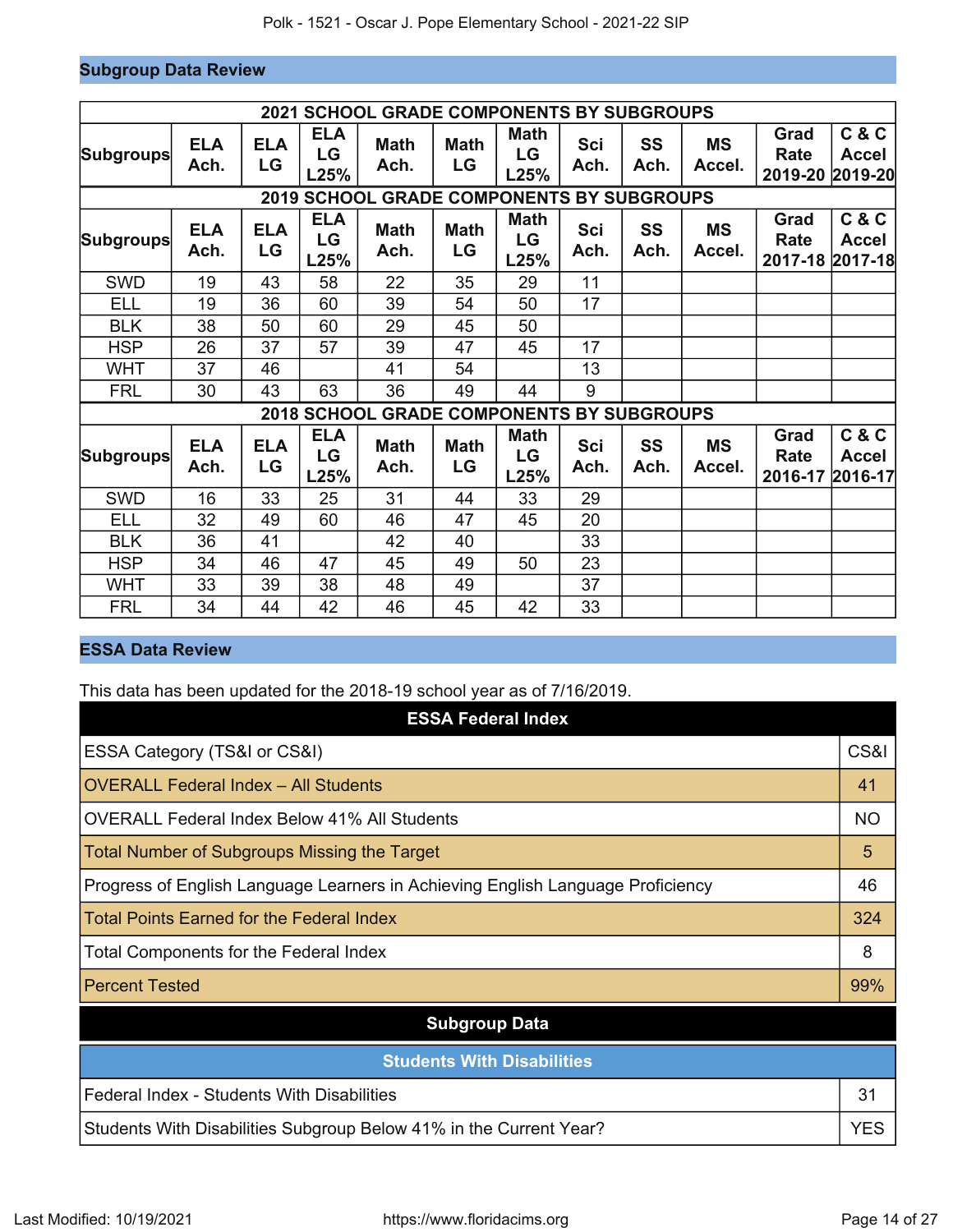| <b>Students With Disabilities</b>                                              |            |  |  |  |  |  |  |
|--------------------------------------------------------------------------------|------------|--|--|--|--|--|--|
| Number of Consecutive Years Students With Disabilities Subgroup Below 32%      | 2          |  |  |  |  |  |  |
| <b>English Language Learners</b>                                               |            |  |  |  |  |  |  |
| Federal Index - English Language Learners                                      | 40         |  |  |  |  |  |  |
| English Language Learners Subgroup Below 41% in the Current Year?              | <b>YES</b> |  |  |  |  |  |  |
| Number of Consecutive Years English Language Learners Subgroup Below 32%       | 0          |  |  |  |  |  |  |
| <b>Asian Students</b>                                                          |            |  |  |  |  |  |  |
| Federal Index - Asian Students                                                 |            |  |  |  |  |  |  |
| Asian Students Subgroup Below 41% in the Current Year?                         | N/A        |  |  |  |  |  |  |
| Number of Consecutive Years Asian Students Subgroup Below 32%                  | 0          |  |  |  |  |  |  |
| <b>Black/African American Students</b>                                         |            |  |  |  |  |  |  |
| Federal Index - Black/African American Students                                | 45         |  |  |  |  |  |  |
| Black/African American Students Subgroup Below 41% in the Current Year?        | ΝO         |  |  |  |  |  |  |
| Number of Consecutive Years Black/African American Students Subgroup Below 32% | 0          |  |  |  |  |  |  |
| <b>Hispanic Students</b>                                                       |            |  |  |  |  |  |  |
| Federal Index - Hispanic Students                                              | 39         |  |  |  |  |  |  |
| Hispanic Students Subgroup Below 41% in the Current Year?                      | <b>YES</b> |  |  |  |  |  |  |
| Number of Consecutive Years Hispanic Students Subgroup Below 32%               | 0          |  |  |  |  |  |  |
| <b>Multiracial Students</b>                                                    |            |  |  |  |  |  |  |
| Federal Index - Multiracial Students                                           |            |  |  |  |  |  |  |
| Multiracial Students Subgroup Below 41% in the Current Year?                   | N/A        |  |  |  |  |  |  |
| Number of Consecutive Years Multiracial Students Subgroup Below 32%            | 0          |  |  |  |  |  |  |
| <b>Native American Students</b>                                                |            |  |  |  |  |  |  |
| Federal Index - Native American Students                                       |            |  |  |  |  |  |  |
| Native American Students Subgroup Below 41% in the Current Year?               | N/A        |  |  |  |  |  |  |
| Number of Consecutive Years Native American Students Subgroup Below 32%        | 0          |  |  |  |  |  |  |
| <b>Pacific Islander Students</b>                                               |            |  |  |  |  |  |  |
| Federal Index - Pacific Islander Students                                      |            |  |  |  |  |  |  |
| Pacific Islander Students Subgroup Below 41% in the Current Year?              | N/A        |  |  |  |  |  |  |
| Number of Consecutive Years Pacific Islander Students Subgroup Below 32%       | 0          |  |  |  |  |  |  |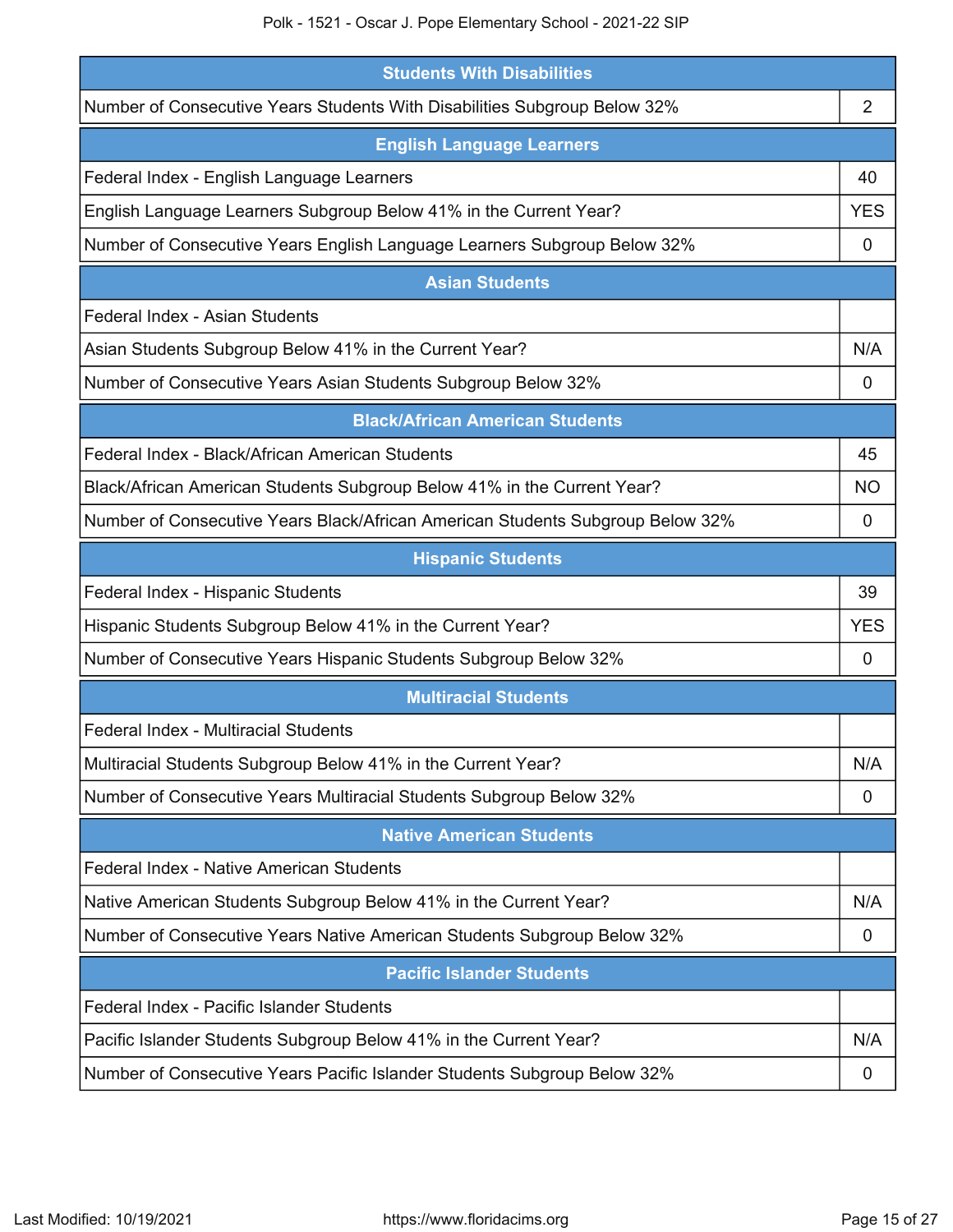| <b>White Students</b>                                                              |            |  |  |  |
|------------------------------------------------------------------------------------|------------|--|--|--|
| Federal Index - White Students                                                     | 38         |  |  |  |
| White Students Subgroup Below 41% in the Current Year?                             | <b>YES</b> |  |  |  |
| Number of Consecutive Years White Students Subgroup Below 32%                      | 0          |  |  |  |
| <b>Economically Disadvantaged Students</b>                                         |            |  |  |  |
| Federal Index - Economically Disadvantaged Students                                | 40         |  |  |  |
| Economically Disadvantaged Students Subgroup Below 41% in the Current Year?        | <b>YES</b> |  |  |  |
| Number of Consecutive Years Economically Disadvantaged Students Subgroup Below 32% | $\Omega$   |  |  |  |

## **Analysis**

## **Data Analysis**

Answer the following analysis questions using the progress monitoring data and state assessment data, if applicable.

## **What trends emerge across grade levels, subgroups and core content areas?**

Lack of student proficiency across subgroups and core content. Looking at the Inzata ELA and Math Progress Monitoring Goals, ELA has a lower 3 year average than math for proficiency – based on Star data for the 2020-2021 school year, 4th grade ELA has the lowest proficiency with 25% projected to be proficient.

## **What data components, based off progress monitoring and 2019 state assessments, demonstrate the greatest need for improvement?**

Standards aligned instruction, 5th Grade ELA based on prior year 4th grade STAR Reading proficiency. 4th grade ELA based on 3rd Grade Spring 2021 FSA data. 5th grade science based off of SSA for 2018-2019 school year.

## **What were the contributing factors to this need for improvement? What new actions would need to be taken to address this need for improvement?**

A contributing factor to this need for improvement was reduction of proficiency to meet standards on state assessments. Some contributing factors were – some students missing school due to quarantining due to Covid, students moving from eSchool to Campus learning, lack of permanent reading coach, amount of Tier II and III teachers in tested grade levels. The actions that need to be taken to address this need for improvement are ensuring that all teachers are teaching to the depth of the standard. Teachers using standards and targets along with Depth of Knowledge with proper complexity levels while lesson planning. Utilize data analysis to influence and improve instructional planning and professional practice. Improve the quality of our PLCs through consistent PLC agendas/ notes, teacher feedback from PLCs, and coaching reflections. PLCs will address common assessments, implementation of strategies to accelerate student progression towards achievement and ensuring that student work is aligned and to the depth of the standard. Coaches will engage in coaching cycles beginning with Tier III teachers. Administration will monitor through continuous participation in PLCs, reviewing coaching reflections to ensure coaches are supported by administration, increasing non-evaluative/evaluative walkthroughs and providing feedback to teachers, and creating weekly schedules to ensure time spent in classrooms.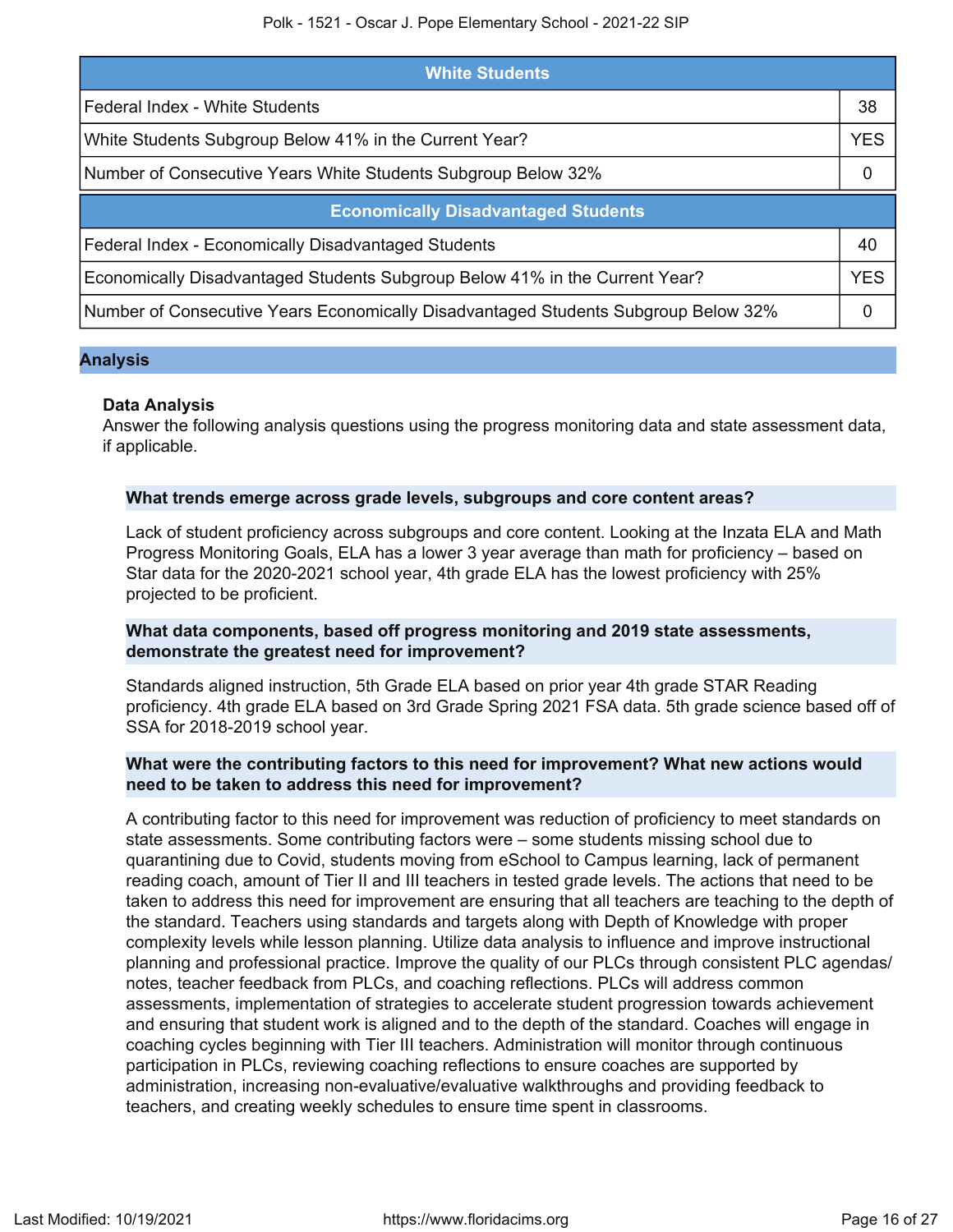## **What data components, based off progress monitoring and 2019 state assessments, showed the most improvement?**

Based on Star progress monitoring for 2020-2021, 5th grade ELA showed the most improvement with a 13 percentage point increase, moving from 22% to 35%. Based on 2018-2019 FSA, ELA Bottom Quartile Learning Gains increased 23 percentage points, moving from 40% to 63%.

## **What were the contributing factors to this improvement? What new actions did your school take in this area?**

At the beginning of the year data (Star, formative/summative assessments) were not utilized consistently to enhance small groups and power hour. A change made in January 2021 was for teachers and staff to analyze STAR data and adjust students within groups based on students' needs. Several teachers and staff had data chats with students and together set goals throughout the year based on quarterly assessments on STAR. Student achievement showed considerable increase in 5th grade.

## **What strategies will need to be implemented in order to accelerate learning?**

Educators will incorporate the consistent use of high effect strategies (data chats, test taking strategies, student engagement, use of test item specifications, use of Achievement Level Descriptors) in their classrooms to effectively manage the learning environment and accelerate learning. Professional development will include - the impact of high effect size strategies, MTSS, purposeful data chats, and test taking strategies will be provided to all teachers prior to the start of school with continued support as needed throughout the year. The use of collaboratively planned lessons will be utilized to introduce, create, and build knowledge in all content areas. The leadership team will appropriately monitor for the transfer of standards based planning to the instructional environment with clear look-fors to provide quality and timely feedback to advance student achievement and strengthen instructional practice.

## **Based on the contributing factors and strategies identified to accelerate learning, describe the professional development opportunities that will be provided at the school to support teachers and leaders.**

Professional development opportunities that will be provided at the school to support teachers and leaders with data chats, test taking strategies, and classroom management/student engagement. Professional Development opportunities: Acceleration Imperative training for educators to understand the importance of advancement via acceleration versus remediation. Best practices in the use of high effect strategies, collaborative planning, creating opportunities to build student knowledge, MTSS, standards-based instruction, target/task alignment and collegiality.

## **Provide a description of the additional services that will be implemented to ensure sustainability of improvement in the next year and beyond.**

Collaborative planning within the grade levels to bring in more real-world connections to text/student learning. Teachers will continue to meet with coaches/administration on a weekly basis to ensure the depth of the standard is being taught. Teachers and administration will have data chats on a monthly basis (which can be done in PLCs). Teachers, staff, and administration will work together for the success of each student. Administration and other staff will engage with small groups to support student needs on a regular basis. Building capacity within new coaches to retain and build momentum within the school. 3-5 only has one more year on these standards before also making the switch to B.E.S.T. standards – so there will be another shift the next year for those grade levels. Admin will monitor classrooms with fidelity via nonevaluative walkthroughs with feedback. Coaches will also provide feedback to teachers and engage in coaching cycles as necessary. \*Potential use of Pre-K-2 ELA coach to adequately equip students in primary grades for grappling with increasingly rigorous content.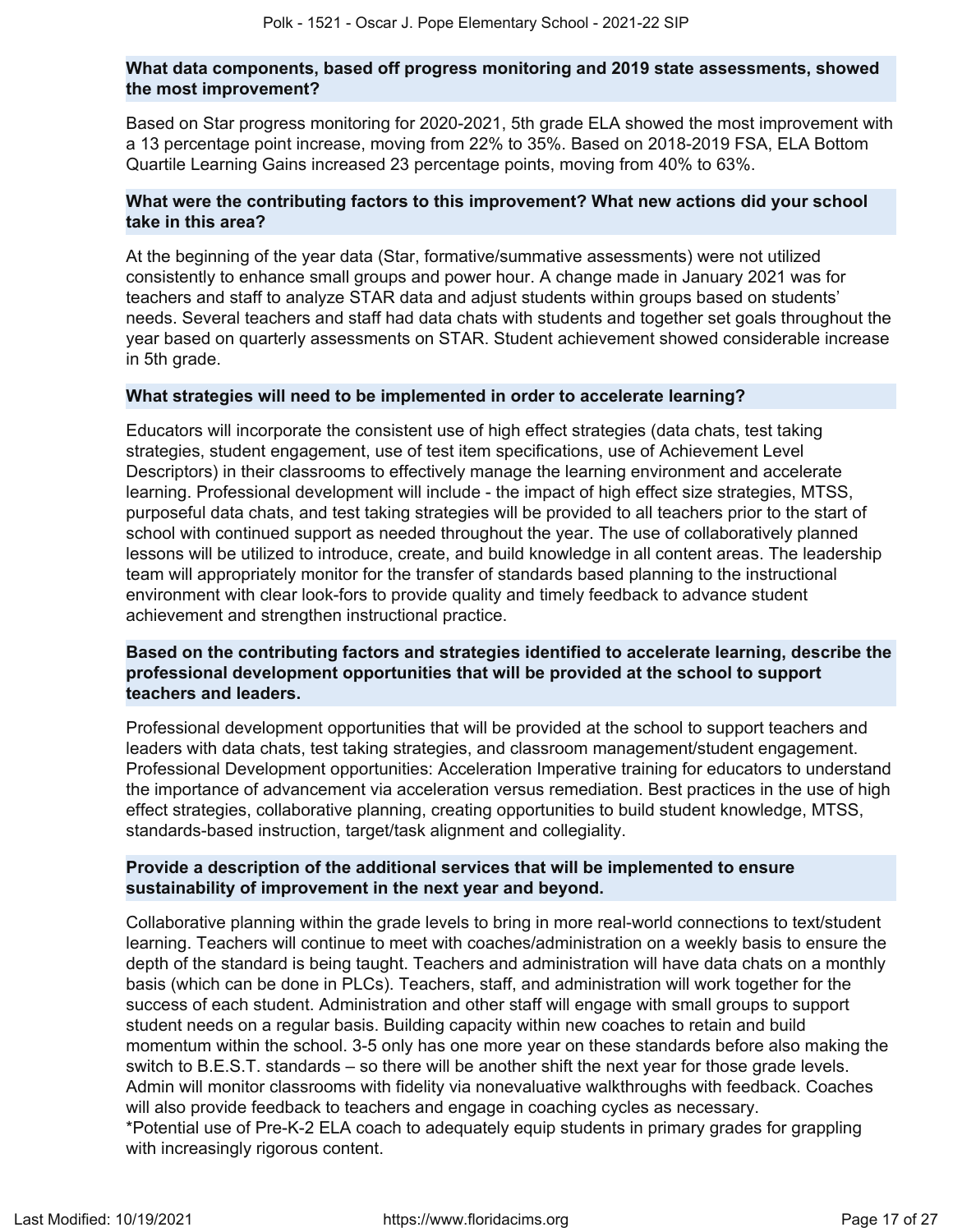\*Celebration of teachers as they advance through the tiered coaching system with clear guidelines of how to do so with quality, timely feedback.

\*Instantaneous digital availability of professional development for Tier 1 teachers to continually strengthen their craft.

\*District support for science, math, and reading.

## **Part III: Planning for Improvement**

<span id="page-17-0"></span>**Areas of Focus:**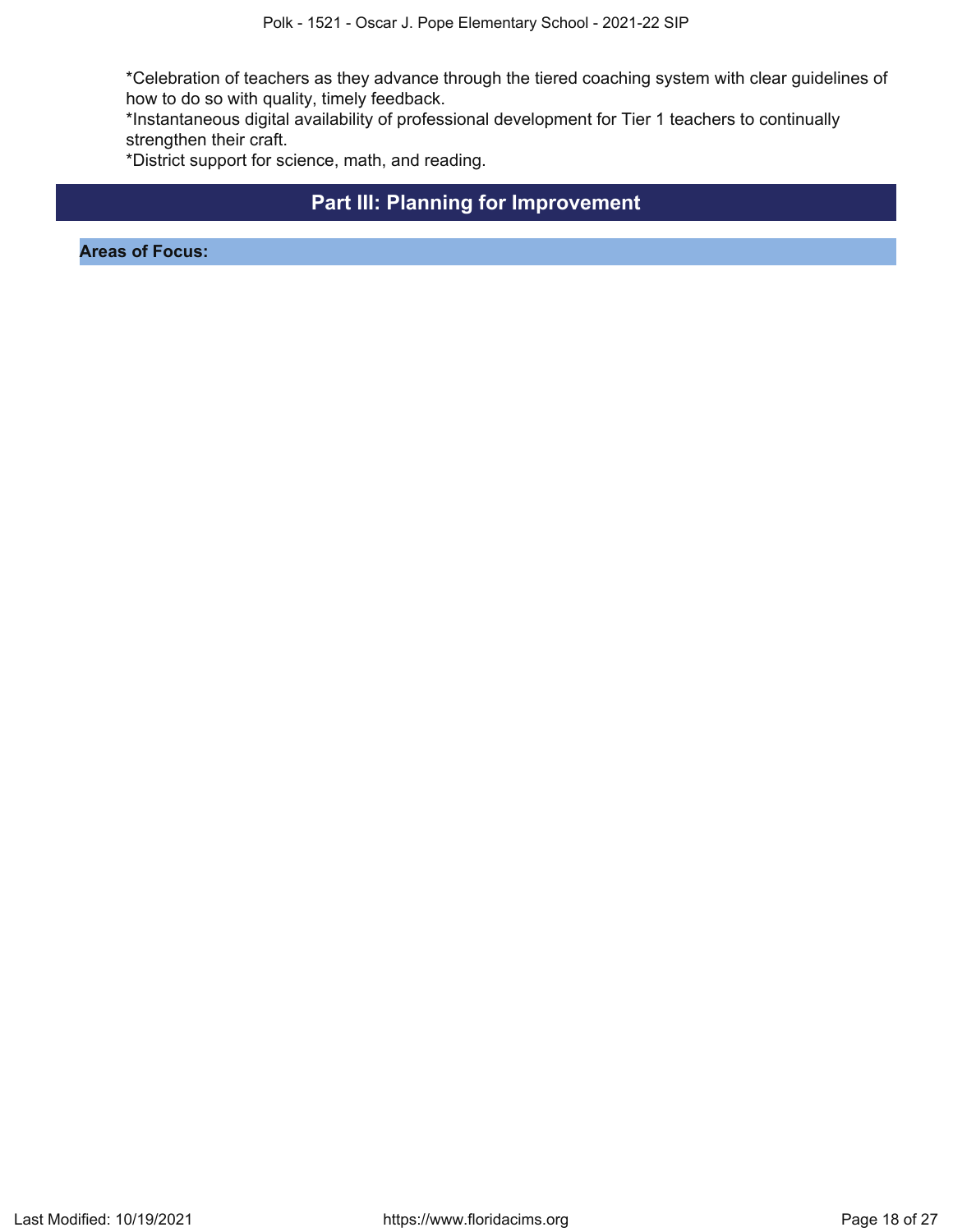## **#1. Instructional Practice specifically relating to Collaborative Planning**

| From formative and summative data (PLCs, walkthroughs, evaluations, module data, Star,<br>district assessments), it was evident that standards based instruction is not being taught to<br>Area of<br>the depth necessary to increase proficiency in all core content areas due to lack of<br><b>Focus</b><br>consistency within collaborative planning/PLCs. Both Reading and Math continue to score<br><b>Description</b><br>below proficiency level. Looking at the District Progress Monitoring Tool (Inzata) for ELA<br>and<br>and Math progress monitoring goal, ELA has a lower 3 year average than math for<br><b>Rationale:</b><br>proficiency - currently, 4th grade ELA has the lowest proficiency with 25% projected to be<br>proficient. |                                                                                                                                                                                                                                                                                                                                                                                                                                                                                                                                                                                                                                                                                                                                                                                                                                                                                       |  |  |  |
|-------------------------------------------------------------------------------------------------------------------------------------------------------------------------------------------------------------------------------------------------------------------------------------------------------------------------------------------------------------------------------------------------------------------------------------------------------------------------------------------------------------------------------------------------------------------------------------------------------------------------------------------------------------------------------------------------------------------------------------------------------|---------------------------------------------------------------------------------------------------------------------------------------------------------------------------------------------------------------------------------------------------------------------------------------------------------------------------------------------------------------------------------------------------------------------------------------------------------------------------------------------------------------------------------------------------------------------------------------------------------------------------------------------------------------------------------------------------------------------------------------------------------------------------------------------------------------------------------------------------------------------------------------|--|--|--|
| <b>Measureable</b><br>Outcome:                                                                                                                                                                                                                                                                                                                                                                                                                                                                                                                                                                                                                                                                                                                        | As a result of standards based collaborative planning instruction taught in core content<br>areas will yield 34% proficiency on the FSA Reading, 40% proficiency on the FSA Math,<br>and 30% proficiency on the SSA. All ESSA subgroups will perform at a minimum of 41%<br>proficiency overall. Student learning will be monitored through grade level summative<br>assessments, formative assessments, and district progress monitoring tools.                                                                                                                                                                                                                                                                                                                                                                                                                                      |  |  |  |
| <b>Monitoring:</b>                                                                                                                                                                                                                                                                                                                                                                                                                                                                                                                                                                                                                                                                                                                                    | Administration and coaches will meet to establish a monitoring schedule to ensure that the<br>Area of Focus will be implemented with fidelity.<br>-PLC agendas and student work samples will be utilized and submitted to administration on<br>a weekly basis.<br>-Administration and coaches will walk through classrooms to look for transfer of PLC work<br>to classroom instruction with nonevaluative feedback.<br>-Student work samples brought to PLC to facilitate collaborative conversations to ensure<br>alignment to the depth of the standard.<br>-Ongoing data chats regarding classroom assessments and district progress monitoring to<br>ensure alignment of planning, implementation, and assessments.                                                                                                                                                              |  |  |  |
| <b>Person</b><br>responsible<br>for<br>monitoring<br>outcome:                                                                                                                                                                                                                                                                                                                                                                                                                                                                                                                                                                                                                                                                                         | Carol Griffin (carol.griffin@polk-fl.net)                                                                                                                                                                                                                                                                                                                                                                                                                                                                                                                                                                                                                                                                                                                                                                                                                                             |  |  |  |
| Evidence-<br>based<br><b>Strategy:</b>                                                                                                                                                                                                                                                                                                                                                                                                                                                                                                                                                                                                                                                                                                                | Students are expected to meet a defined standard for proficiency. Teachers ensure the<br>content taught and the teaching methods utilized enable students to learn the skills and<br>concepts in the standard and to provide evidence of their learning. When planning lessons,<br>teachers analyze the cognitive complexity of the activities (DOK) necessary to reach<br>learning targets as well as the amount of student autonomy. Teachers will collaborate with<br>instructional coaches during PLCs to ensure that lesson plans meet the full intent of the<br>standards (B.E.S.T. and Florida State Standards) as well as include target/task alignment.<br>Administrators and coaches will conduct weekly nonevaluative classroom walkthroughs<br>with the purpose of assessing that standards are taught with fidelity for both accountability<br>and coaching cycle needs. |  |  |  |
| <b>Rationale</b><br>for<br><b>Evidence-</b><br>based<br><b>Strategy:</b>                                                                                                                                                                                                                                                                                                                                                                                                                                                                                                                                                                                                                                                                              | Systems alignment is key to accelerating student's progress. Teachers collaborating with<br>academic coaches will ensure rigorous instruction being executed in the classrooms. With<br>continuous rigorous instruction, students will be pushed more academically to increase<br>student achievement. This strategy was decided upon using data collected from district<br>created assessments, district progress monitoring results from the 2020-2021 academic<br>year and district writing (grades 4-5) and district science (grades 4-5). This strategy will<br>also improve the academic performance of all teachers via direct feedback, coaching<br>cycles and goal setting performance.                                                                                                                                                                                      |  |  |  |

## **Action Steps to Implement**

-Extended Learning supplies to assist students in bubble groups to push them to proficiency. Supplies will also provide students additional materials in small group instruction during tutoring.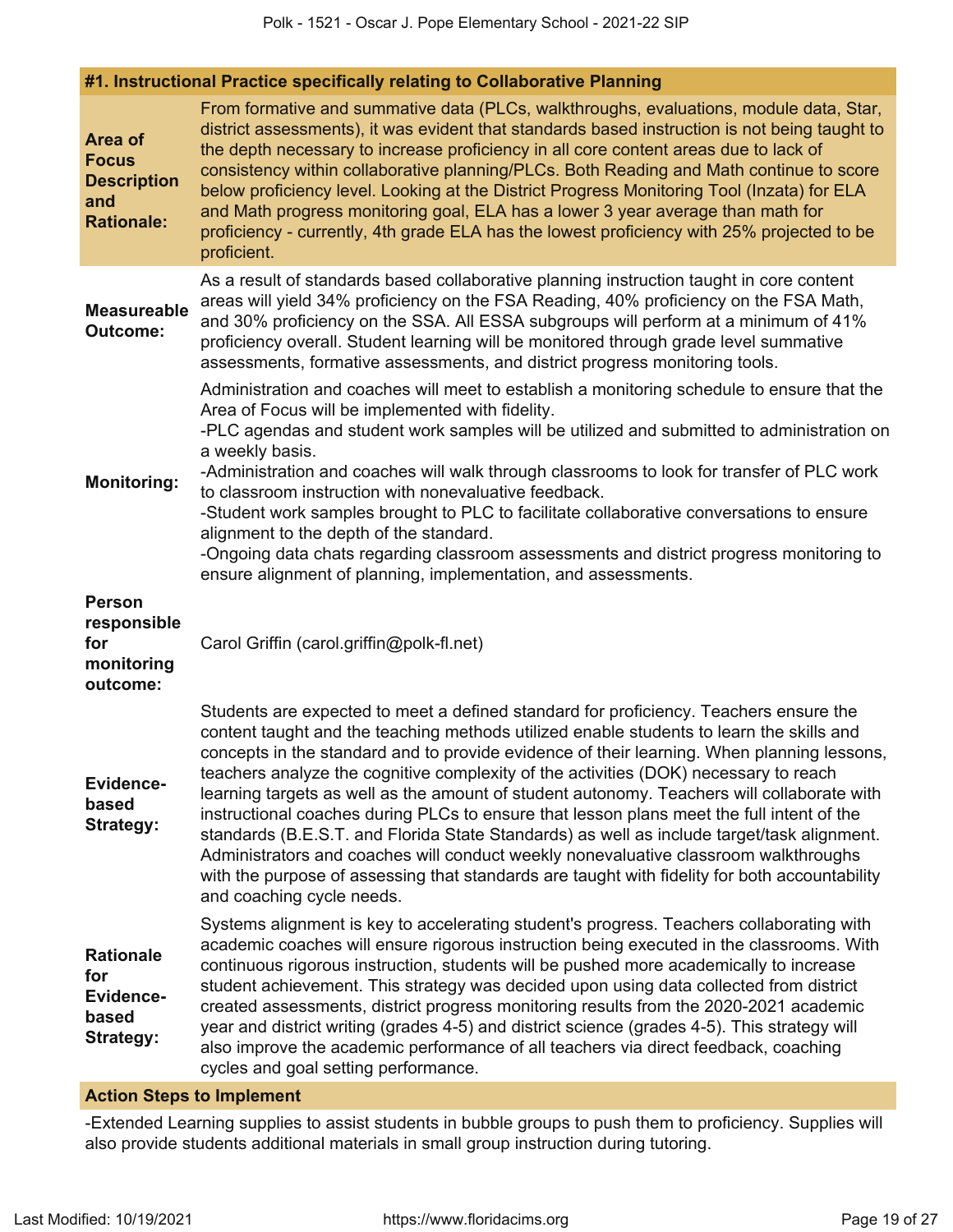-Paras and interventionists will work with small groups of students to assist in filling in learning gaps and reteaching when applicable.

-Technology will assist students understanding and development of standards-based lessons via the assessment platforms.

-School based coaches will work with district coaches to ensure alignment to standards and to receive feedback on the common planning session.

## **Person**

**Responsible** Carol Griffin (carol.griffin@polk-fl.net)

-K-2 Curriculum Planning for teachers to develop B.E.S.T. standards-based lessons.

-Lakeshore materials to provide hands-on manipulatives and higher order thinking skills to solve mathematical problems.

-The additional technology will be used to assist students understanding and development of standardsbased lessons. These devices will also be used to access students' progress via the school's assessment platforms, with Freckle being one of them.

-District created highlighted tasks and teacher guides for math modules printing for standards based instruction and student work.

-Coaches will follow the collaborative planning agenda to ensure planning goals are met.

## **Person**

**Responsible** Robin Everage (robin.everage@polk-fl.net)

-Media books to build content knowledge to support comprehension, and impact independent reading as measured by Accelerated Reader.

-Florida Wonders Assessment printing for standards-based assessment data, reteaching tool and 3rd grade portfolios.

-Ready Florida will be used as supplemental material during small group instruction.

-K-2 Curriculum Planning for teachers to develop B.E.S.T. standards-based lessons.

-The additional technology will be used to assist students understanding and development of standardsbased lessons. These devices will also be used to access students' progress via the school's assessment platforms, with iStation, Smarty Ants being two of them.

-Coaches will follow the collaborative planning agenda to ensure planning goals are met.

## **Person**

**Responsible** Amber Screen (amber.screen@polk-fl.net)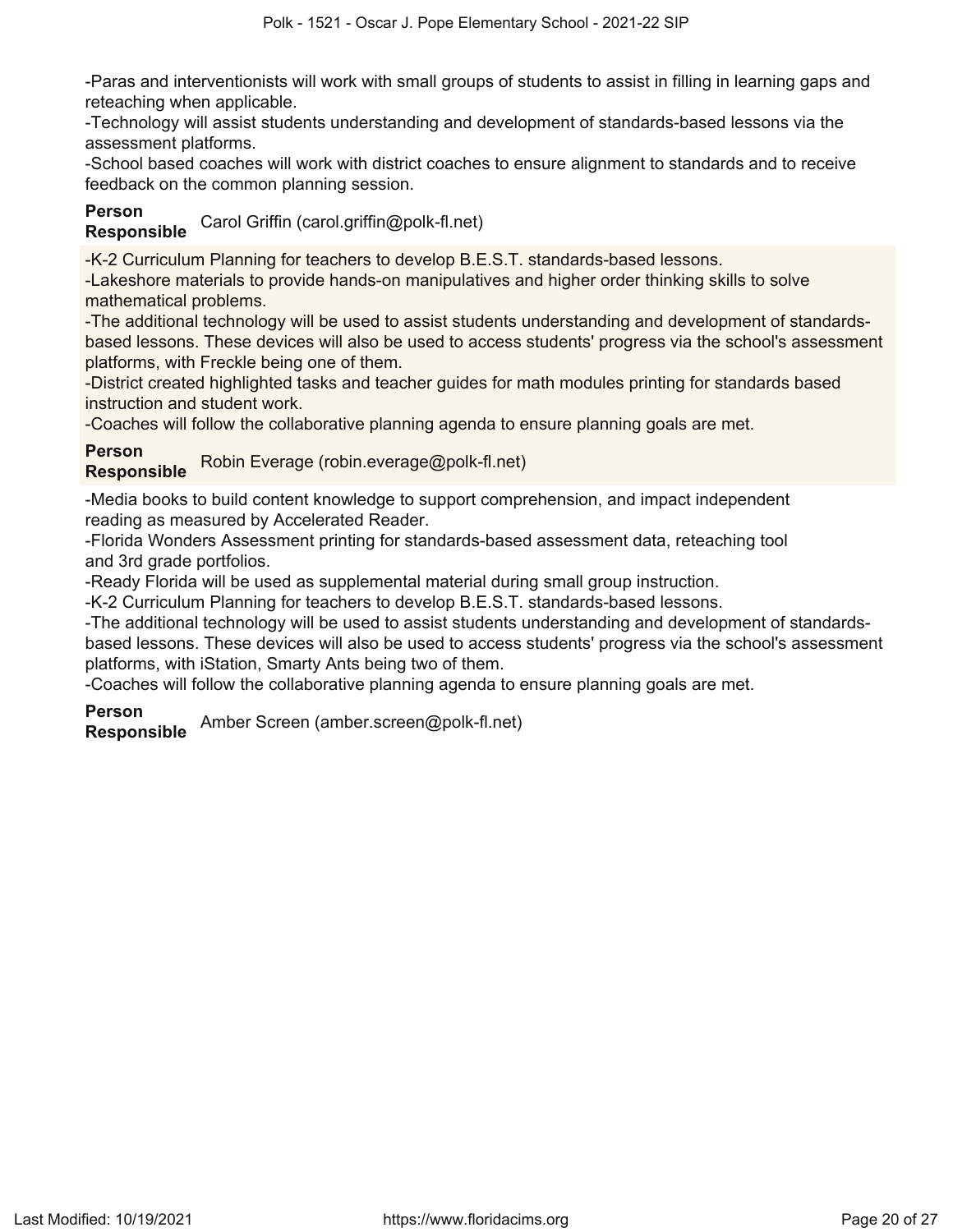| #2. ESSA Subgroup specifically relating to Outcomes for Multiple Subgroups |                                                                                                                                                                                                                                                                                                                                                                                                                                                                                                                                                                                                                                                                                                                                                                                                                                                                                                                                                                                                                                    |  |  |  |  |
|----------------------------------------------------------------------------|------------------------------------------------------------------------------------------------------------------------------------------------------------------------------------------------------------------------------------------------------------------------------------------------------------------------------------------------------------------------------------------------------------------------------------------------------------------------------------------------------------------------------------------------------------------------------------------------------------------------------------------------------------------------------------------------------------------------------------------------------------------------------------------------------------------------------------------------------------------------------------------------------------------------------------------------------------------------------------------------------------------------------------|--|--|--|--|
| Area of<br><b>Focus</b><br><b>Description</b><br>and<br><b>Rationale:</b>  | According to the results from the 2018 - 2019 FSA Assessment, the following subgroups<br>performed below 41% overall proficiency. The subgroups were:<br><b>Students with Disabilities - 31%</b><br><b>English Language Learners - 40%</b><br><b>Hispanic Students - 39%</b><br>White Students - 38%<br><b>Economically Disadvantaged Students - 40%</b>                                                                                                                                                                                                                                                                                                                                                                                                                                                                                                                                                                                                                                                                           |  |  |  |  |
| <b>Measureable</b><br><b>Outcome:</b>                                      | As a result of appropriate implementation of MTSS all ESSA subgroups will perform at a<br>minimum of 41% proficiency overall. Student learning will be monitored through grade level<br>summative assessments, formative assessments, and district progress monitoring tools.                                                                                                                                                                                                                                                                                                                                                                                                                                                                                                                                                                                                                                                                                                                                                      |  |  |  |  |
| <b>Monitoring:</b>                                                         | Regular data chats with teachers and coaches on the progress of each ESSA subgroup.<br>Evaluation of MTSS documentation. SST meetings for those students going through the<br>MTSS process.<br>Nonevaluative classroom walkthroughs by administration.                                                                                                                                                                                                                                                                                                                                                                                                                                                                                                                                                                                                                                                                                                                                                                             |  |  |  |  |
| <b>Person</b><br>responsible<br>for<br>monitoring<br>outcome:              | Carol Griffin (carol.griffin@polk-fl.net)                                                                                                                                                                                                                                                                                                                                                                                                                                                                                                                                                                                                                                                                                                                                                                                                                                                                                                                                                                                          |  |  |  |  |
| Evidence-<br>based<br><b>Strategy:</b>                                     | Teachers will be meeting with Tier II and Tier III students daily via small groups during core<br>instruction and power hour to provide targeted intervention. Classroom teachers will<br>conduct weekly assessments in both ELA and Math of students that are in ESSA<br>subgroups. Teachers will monitor the progress of those students via data chats and meet<br>in collaborative groups to discuss grade level progress. Grade levels will conduct bi-<br>monthly data meetings with both administration and academic coaches. Inclusion teachers<br>will attend PLCs to facilitate an increase in the SWD ESSA subgroup. ESOL teacher will<br>meet with academic coaches weekly to continue alignment with teachers and what the ELL<br>ESSA subgroup needs to increase achievement. Teachers will communicate with parents<br>through a variety of means (phone calls, email, agenda) with documentation.<br>Administration will be monitoring parent communication every nine weeks through teacher<br>communication logs. |  |  |  |  |
| <b>Rationale</b><br>for<br>Evidence-<br>based<br><b>Strategy:</b>          | According to the previous data, there were five (5) ESSA subgroups that did not meet the<br>41% Federal Index.                                                                                                                                                                                                                                                                                                                                                                                                                                                                                                                                                                                                                                                                                                                                                                                                                                                                                                                     |  |  |  |  |

#### **Action Steps to Implement**

K-5 Curriculum Planning for teachers to develop standards-based lessons.

Scaffolding the lessons during core instruction will assist in ensuring that all students are able to grasps concepts.

Technology will assist students understanding and development of standards-based lessons via the assessment platforms

iPads will be used for STAR weekly assessments.

Extended Learning supplies to assist students in bubble groups to push them to proficiency. Supplies will also provide students additional materials in small group instruction during tutoring.

**Person Responsible** Amy Bermudez (amy.bermudez@polk-fl.net)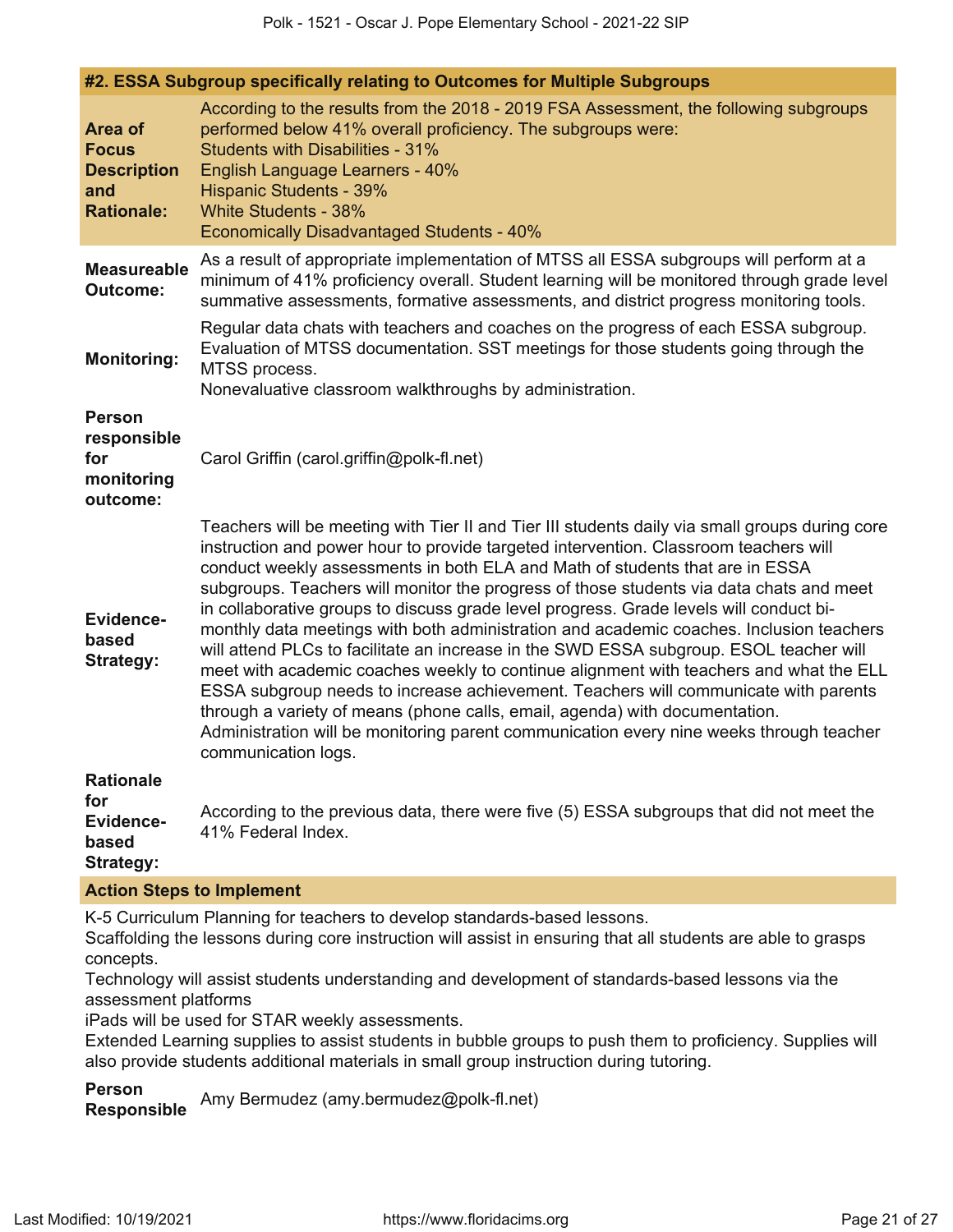Ready Florida will be used as supplemental material during small group instruction.

Paras and interventionists will work with small groups of students to assist in filling in learning gaps and reteaching when applicable based on learning gaps identified by data and the classroom teacher observations. Small groups of students work with the paras and interventionists under the direct supervision of the classroom teacher.

Media books to build content knowledge to support comprehension, and impact independent reading as measured by Accelerated Reader.

## **Person**

**Responsible** Amber Screen (amber.screen@polk-fl.net)

Paras and interventionists will work with small groups of students to assist in filling in learning gaps and reteaching when applicable based on learning gaps identified by data and the classroom teacher observations. Small groups of students work with the paras and interventionists under the direct supervision of the classroom teacher.

## **Person**

**Responsible** Robin Everage (robin.everage@polk-fl.net)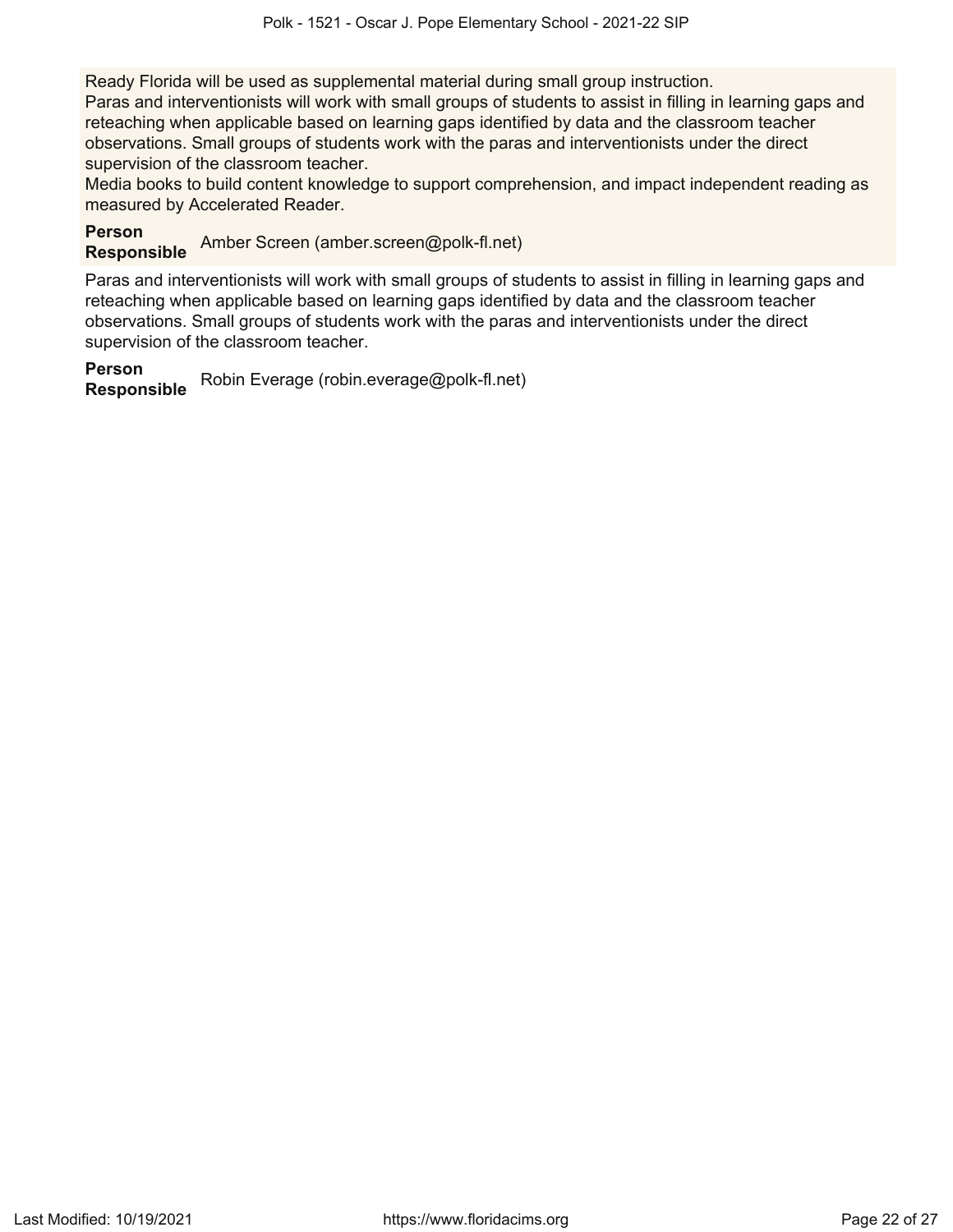|                                                                                  | #3. Instructional Practice specifically relating to ELA                                                                                                                                                                                                                                                                                                                                                                                                                                                                                                                                                                                                                                                                                                                                                                                                                                                                                                                                                                                                                               |  |  |  |
|----------------------------------------------------------------------------------|---------------------------------------------------------------------------------------------------------------------------------------------------------------------------------------------------------------------------------------------------------------------------------------------------------------------------------------------------------------------------------------------------------------------------------------------------------------------------------------------------------------------------------------------------------------------------------------------------------------------------------------------------------------------------------------------------------------------------------------------------------------------------------------------------------------------------------------------------------------------------------------------------------------------------------------------------------------------------------------------------------------------------------------------------------------------------------------|--|--|--|
| <b>Area of</b><br><b>Focus</b><br><b>Description</b><br>and<br><b>Rationale:</b> | As a part of our R.A.I.S.E. goal, this Area of Focus was identified because 50% or more of<br>our students in any grade level scored below a level 3 on the most recent statewide<br>English Language Arts assessment.                                                                                                                                                                                                                                                                                                                                                                                                                                                                                                                                                                                                                                                                                                                                                                                                                                                                |  |  |  |
| <b>Outcome:</b>                                                                  | <b>Measureable</b> As a result of standards based collaborative planning instruction taught in core content<br>areas will yield 34% proficiency on the FSA Reading which will be an increase from 26%.                                                                                                                                                                                                                                                                                                                                                                                                                                                                                                                                                                                                                                                                                                                                                                                                                                                                                |  |  |  |
| <b>Monitoring:</b>                                                               | Teachers will implement daily monitoring towards student mastery of benchmarks/<br>standards. Leadership team will monitor teachers use of monitoring form through PLCs<br>(during school and after school) and non-evaluative classroom walks to include calibration<br>walk data shared with staff.                                                                                                                                                                                                                                                                                                                                                                                                                                                                                                                                                                                                                                                                                                                                                                                 |  |  |  |
| <b>Person</b><br>responsible<br>for<br>monitoring<br>outcome:                    | Carol Griffin (carol.griffin@polk-fl.net)                                                                                                                                                                                                                                                                                                                                                                                                                                                                                                                                                                                                                                                                                                                                                                                                                                                                                                                                                                                                                                             |  |  |  |
| <b>Evidence-</b><br>based<br><b>Strategy:</b>                                    | Students are expected to meet a defined standard for proficiency. Teachers ensure the<br>content taught and the teaching methods utilized enable students to learn the skills and<br>concepts in the standard and to provide evidence of their learning. When planning lessons,<br>teachers analyze the cognitive complexity of the activities (DOK) necessary to reach<br>learning targets as well as the amount of student autonomy. Teachers will collaborate with<br>instructional coaches during PLCs to ensure that lesson plans meet the full intent of the<br>standards (B.E.S.T. and Florida State Standards) as well as include target/task alignment.<br>Administrators and coaches will conduct weekly nonevaluative classroom walkthroughs<br>with the purpose of assessing that standards are taught with fidelity for both accountability<br>and coaching cycle needs. Utilization of Common Assessment Monitoring Tool that will be<br>reviewed at PLCs to ensure daily target/task alignment and analyze student proficiency<br>towards standards/benchmark mastery. |  |  |  |
| <b>Rationale</b><br>for<br><b>Evidence-</b><br>based<br><b>Strategy:</b>         | Systems alignment is key to accelerating student's progress. Teachers collaborating with<br>academic coaches will ensure rigorous instruction being executed in the classrooms. With<br>continuous rigorous instruction, students will be pushed more academically to increase<br>student achievement. This strategy will also improve the academic performance of all<br>teachers via direct feedback, coaching cycles and goal setting performance.                                                                                                                                                                                                                                                                                                                                                                                                                                                                                                                                                                                                                                 |  |  |  |
| Action Stone to Implement                                                        |                                                                                                                                                                                                                                                                                                                                                                                                                                                                                                                                                                                                                                                                                                                                                                                                                                                                                                                                                                                                                                                                                       |  |  |  |

**Action Steps to Implement**

-Paras and interventionists will work with small groups of students to assist in filling in learning gaps and reteaching when applicable.

-School based coaches will work with district coaches to ensure alignment to standards and to receive feedback on the common planning session.

-Analyzing Common Assessment Monitoring Tool during PLC to continue to improve target/task alignment and work to increase student proficiency.

**Person Responsible** Carol Griffin (carol.griffin@polk-fl.net)

## **Additional Schoolwide Improvement Priorities**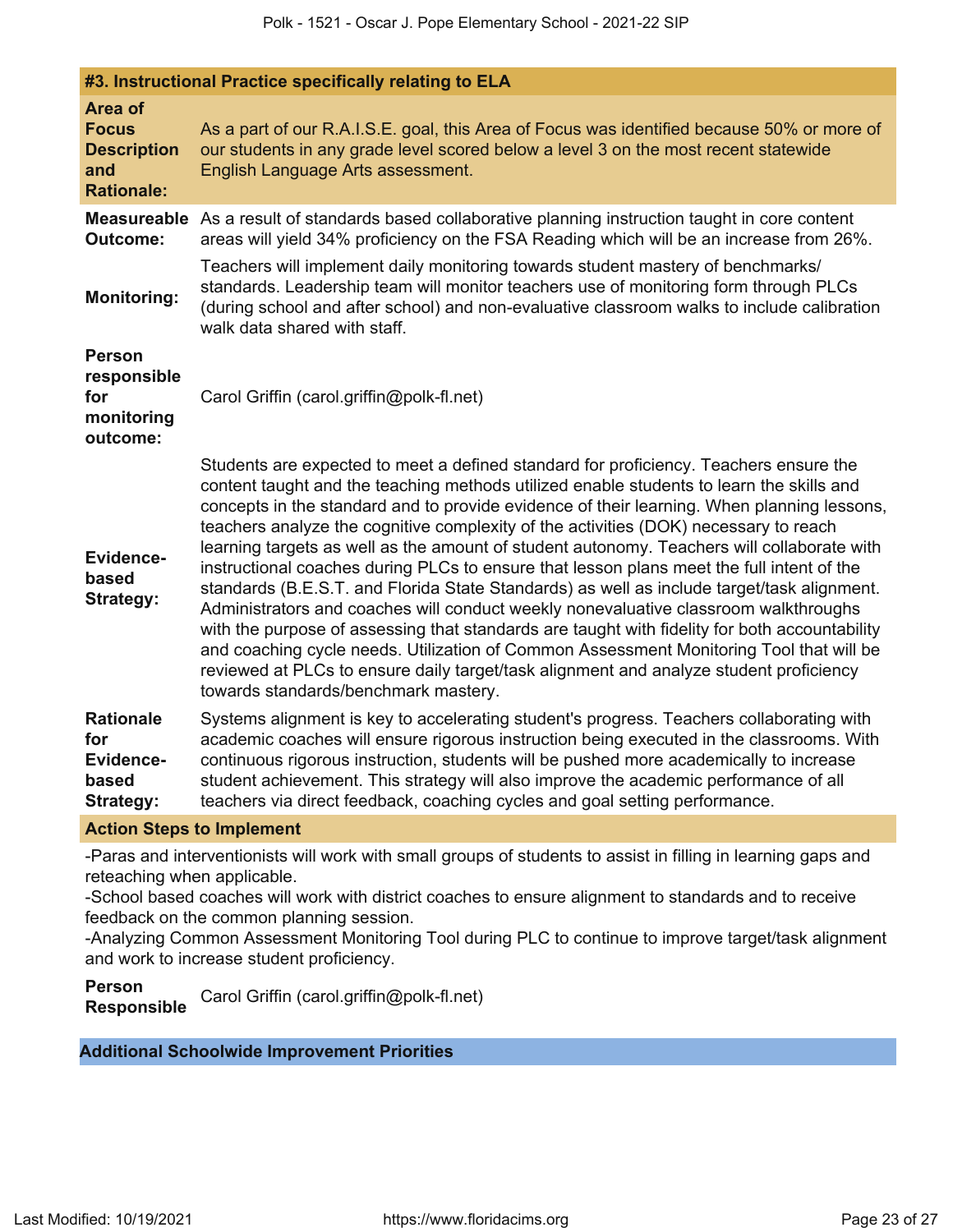Using the [SafeSchoolsforAlex.org](https://www.safeschoolsforalex.org/fl-school-safety-dashboard/), compare the discipline data of the school to discipline data across the state and provide primary or secondary areas of concern that the school will monitor during the upcoming school year. Include how the school culture and environment will be monitored through the lens of behavior or discipline data.

**Ranked #593 out of 1,395 elementary schools in the state.**

**Incidents per 100 students - (State) 1 - (OJP) 0.4 Violent Incidents - Ranked Low - #492 out of 1,395 Property Incidents - Ranked Very High - #1,337 out of 1,395 - due to theft. Drug/Public Order Incidents - Ranked Very Low - #1 out of 1,395**

**Suspensions per 100 students - (State) - 10.2 - (OJP) - 7.4 Ranked #1,114 out of 1,395 in the state. Ranked #36 of 126 elementary schools in the county with 36 reported suspensions.**

**Primary Area of Concern - In looking at Focus ODRs, 35% of referrals were for disruptive behavior, accounting for the highest percent with 74% of disruptive behaviors occurring within the classroom. Part of our focus this year will include classroom management trainings as needed as well as support for teachers who struggle with classroom behaviors as identified by discipline data. Additionally, 49% of referrals were from 3rd and 4th grade. This years 4th and 5th grade teachers will create uniform discipline plans to include parent notification, conferences, and administrative support and involvement. PBIS will be utilized to incentivize positive behavior in an effort to decrease negative behaviors.**

**Secondary Area of Concern - out of the 55 ODRs, 11 were repeated students with five students in 4th grade and four students in Kinder. For students that are struggling with behavior, the SST will meet to have a success plan for these students.**

## **Part IV: Positive Culture & Environment**

<span id="page-23-0"></span>A positive school culture and environment reflects: a supportive and fulfilling environment, learning conditions that meet the needs of all students, people who are sure of their roles and relationships in student learning, and a culture that values trust, respect and high expectations. Consulting with various stakeholder groups to employ school improvement strategies that impact the positive school culture and environment are critical. Stakeholder groups more proximal to the school include teachers, students, and families of students, volunteers, and school board members. Broad stakeholder groups include early childhood providers, community colleges and universities, social services, and business partners.

Stakeholders play a key role in school performance and addressing equity. Consulting various stakeholder groups is critical in formulating a statement of vision, mission, values, goals, and employing school improvement strategies.

## **Describe how the school addresses building a positive school culture and environment.**

Volunteers support student success by helping to close learning gaps and influencing social emotional development. The school partners with community stakeholders to help bridge the social gaps of the students and improve students attitude towards school and building positive relationships. Through groups such as The Big Brother Big Sister Mentoring Program, Winn-Dixie School Partnership, other community stakeholders such as Somos Church members helping with increasing the self-esteem and motivations of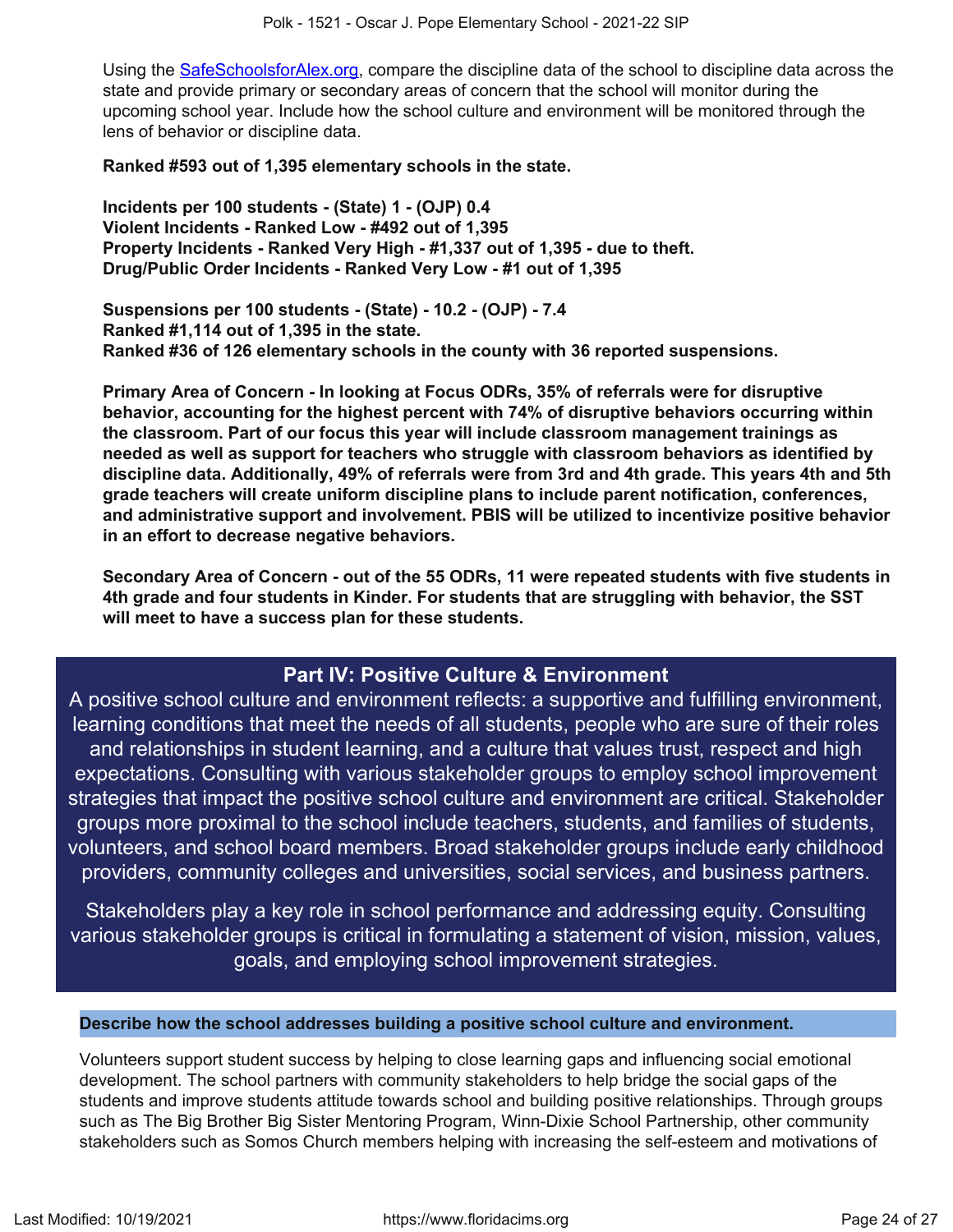the students and staff. The school's morale was lifted by this community stakeholder, Somos Church, which gave monthly handwritten notes to staff, providing welcome back breakfast for staff and recognition of a staff member monthly. Stakeholders collaborated with staff in preparing for beginning of year set up and assisting with PBIS activities throughout the year. The school will continue to establish partnerships with parents/caregivers as was observed during Distance Learning through continued use of electronic communication. SAC will continue to meet monthly to review the School Improvement Plan, Title I budget, Parent Involvement Events, Community Advisory Team quarterly meetings and other needs of the school. Sanford Harmony curriculum is utilized daily to work towards building a positive culture in each classroom.

## **Identify the stakeholders and their role in promoting a positive culture and environment at the school.**

Somos Church - providing hand written notes of encouragement for staff, bringing charitable gifts for staff. Summit Consulting - providing supplies to staff as needed.

PTO - providing rewards for students through the PBIS program, sponsoring Teacher Appreciation Week, sponsoring all other staff appreciation days.

Teacher Engagement Ambassador - providing emotional support for new teachers through the district program including supplies and miscellaneous gifts to show appreciation.

Junior League of Greater Lakeland - books for students through Reading is Fundamental.

Winn-Dixie - providing charitable gifts and funding to the school.

Stinson Carpet - donating carpet squares for classrooms and supplies as needed, volunteering through Kids Pack.

Lakeland Kiwanis - Student supplies through Stuff the Bus.

Other local stakeholders providing support as requested - food, clothes, supplies, etc.

<span id="page-24-0"></span>

| <b>Part V: Budget</b>                                                                                                                                                |                                                                                                                                                                                                                                                 |                                                |                                                  |                       |             |             |
|----------------------------------------------------------------------------------------------------------------------------------------------------------------------|-------------------------------------------------------------------------------------------------------------------------------------------------------------------------------------------------------------------------------------------------|------------------------------------------------|--------------------------------------------------|-----------------------|-------------|-------------|
| 1                                                                                                                                                                    | III.A.<br>Areas of Focus: Instructional Practice: Collaborative Planning                                                                                                                                                                        |                                                |                                                  |                       | \$17,893.93 |             |
|                                                                                                                                                                      | <b>Function</b>                                                                                                                                                                                                                                 | Object                                         | <b>Budget Focus</b>                              | <b>Funding Source</b> | <b>FTE</b>  | 2021-22     |
|                                                                                                                                                                      | 6300                                                                                                                                                                                                                                            | 120-Classroom Teachers                         | 1521 - Oscar J. Pope<br><b>Elementary School</b> | UniSIG                |             | \$10,150.00 |
| Notes: Classroom Teachers - Stipends for Classroom Teachers participating in curriculum<br>planning after contact hours - 10 Teachers, 29 hours each @ \$35 per hour |                                                                                                                                                                                                                                                 |                                                |                                                  |                       |             |             |
|                                                                                                                                                                      | 6300                                                                                                                                                                                                                                            | 130-Other Certified<br>Instructional Personnel | 1521 - Oscar J. Pope<br><b>Elementary School</b> | UniSIG                |             | \$4,060.00  |
|                                                                                                                                                                      | Notes: Other Certified Instructional Personnel - Stipends- participating in curriculum planning<br>after contact hours - Guidance Counselor, Network Mgr., and Interventionists - 4 Coaches/<br>Interventionists, 29 hours each @ \$35 per hour |                                                |                                                  |                       |             |             |
|                                                                                                                                                                      | 6300                                                                                                                                                                                                                                            | 140-Substitute Teachers                        | 1521 - Oscar J. Pope<br><b>Elementary School</b> | UniSIG                |             | \$870.00    |
|                                                                                                                                                                      | Notes: Substitute Teachers - Stipends for Provisional Substitutes Teachers participating in<br>curriculum planning after contract hours. (Working on certification) - 2 Provisionals, 29 hours<br>each @ \$15 per hour                          |                                                |                                                  |                       |             |             |
|                                                                                                                                                                      | 6300                                                                                                                                                                                                                                            | 210-Retirement                                 | 1521 - Oscar J. Pope<br><b>Elementary School</b> | UniSIG                |             | \$1,631.66  |
|                                                                                                                                                                      | Notes: Retirement - 10.82%- Curriculum Planning                                                                                                                                                                                                 |                                                |                                                  |                       |             |             |
|                                                                                                                                                                      | 6300                                                                                                                                                                                                                                            | 220-Social Security                            | 1521 - Oscar J. Pope<br><b>Elementary School</b> | UniSIG                |             | \$1,153.62  |
|                                                                                                                                                                      | Notes: Social Security - 7.65% - Curriculum Planning                                                                                                                                                                                            |                                                |                                                  |                       |             |             |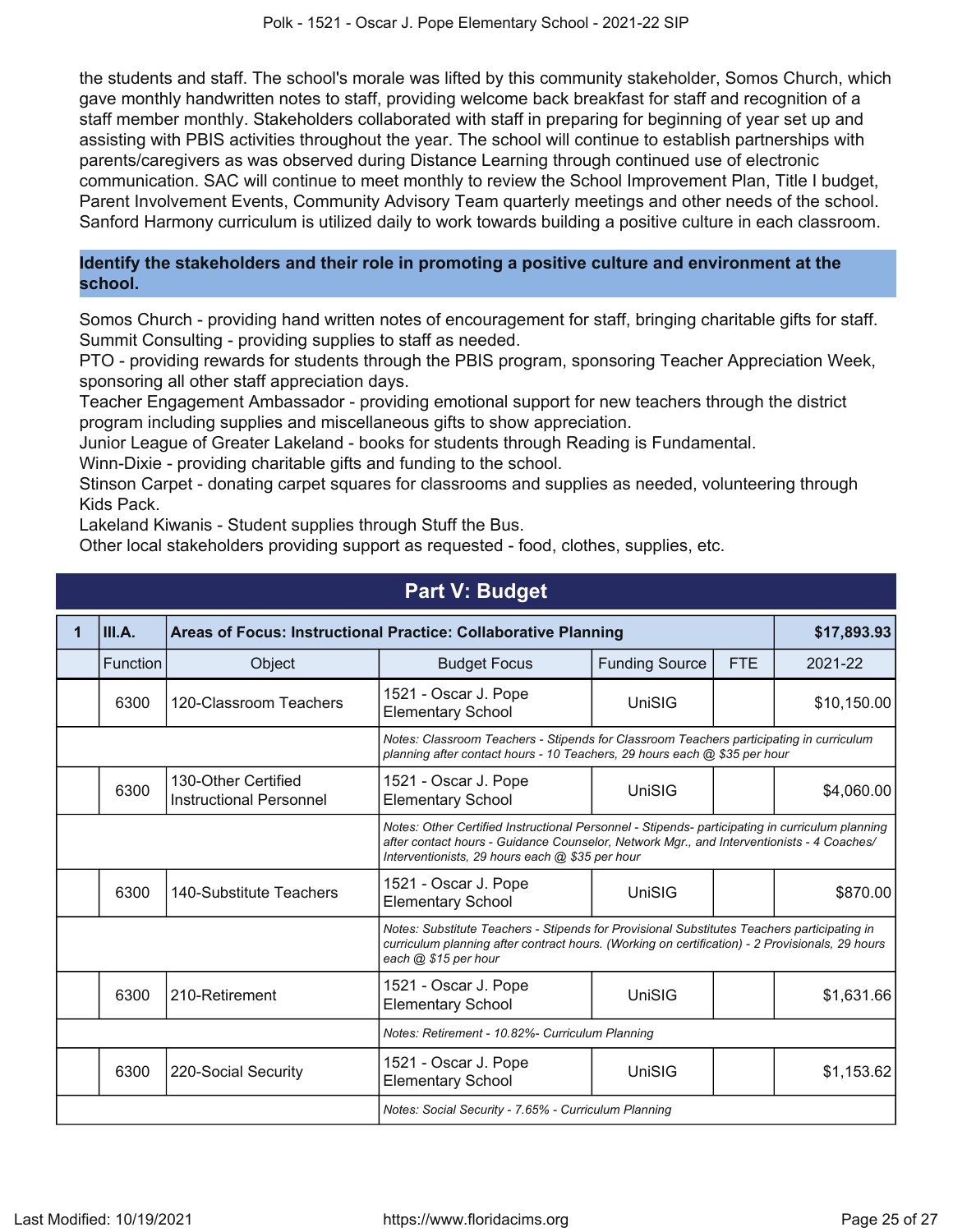## Polk - 1521 - Oscar J. Pope Elementary School - 2021-22 SIP

|                | 6300                                                                                                                        | 240-Workers Compensation                                                             | 1521 - Oscar J. Pope<br><b>Elementary School</b>                                                                                                                                                                                                    | UniSIG                |            | \$28.65      |
|----------------|-----------------------------------------------------------------------------------------------------------------------------|--------------------------------------------------------------------------------------|-----------------------------------------------------------------------------------------------------------------------------------------------------------------------------------------------------------------------------------------------------|-----------------------|------------|--------------|
|                |                                                                                                                             |                                                                                      | Notes: Workers Compensation - .19% - Curriculum Planning                                                                                                                                                                                            |                       |            |              |
| $\overline{2}$ | III.A.                                                                                                                      |                                                                                      | Areas of Focus: ESSA Subgroup: Outcomes for Multiple Subgroups                                                                                                                                                                                      |                       |            | \$167,106.08 |
|                | Function                                                                                                                    | Object                                                                               | <b>Budget Focus</b>                                                                                                                                                                                                                                 | <b>Funding Source</b> | <b>FTE</b> | 2021-22      |
|                | 5100                                                                                                                        | 130-Other Certified<br><b>Instructional Personnel</b>                                | 1521 - Oscar J. Pope<br><b>Elementary School</b>                                                                                                                                                                                                    | UniSIG                | 2.0        | \$106,000.00 |
|                |                                                                                                                             |                                                                                      | Notes: Other Certified Instructional Personnel Other Certified Instructional - School based/<br>District paid Interventionist who work with small groups of students in need of remediation - 1<br>Reading Interventionist - 1 Math Interventionist |                       |            |              |
|                | 5100                                                                                                                        | 210-Retirement                                                                       | 1521 - Oscar J. Pope<br><b>Elementary School</b>                                                                                                                                                                                                    | UniSIG                |            | \$11,469.20  |
|                |                                                                                                                             |                                                                                      | Notes: Retirement - 10.82% - Instructional Personnel -                                                                                                                                                                                              |                       |            |              |
|                | 5100                                                                                                                        | 220-Social Security                                                                  | 1521 - Oscar J. Pope<br><b>Elementary School</b>                                                                                                                                                                                                    | UniSIG                |            | \$8,109.00   |
|                |                                                                                                                             |                                                                                      | Notes: Social Security -7.65% -Instructional personnel                                                                                                                                                                                              |                       |            |              |
|                | 5100                                                                                                                        | 231-Health and<br>Hospitalization                                                    | 1521 - Oscar J. Pope<br><b>Elementary School</b>                                                                                                                                                                                                    | UniSIG                |            | \$18,576.00  |
|                |                                                                                                                             |                                                                                      | Notes: Health and Hospitalization - Instructional Personnel                                                                                                                                                                                         |                       |            |              |
|                | 5100                                                                                                                        | 232-Life Insurance                                                                   | 1521 - Oscar J. Pope<br><b>Elementary School</b>                                                                                                                                                                                                    | UniSIG                |            | \$43.20      |
|                |                                                                                                                             |                                                                                      | Notes: Life Insurance - Instructional personnel                                                                                                                                                                                                     |                       |            |              |
|                | 5100                                                                                                                        | 240-Workers Compensation                                                             | 1521 - Oscar J. Pope<br><b>Elementary School</b>                                                                                                                                                                                                    | UniSIG                |            | \$201.40     |
|                |                                                                                                                             |                                                                                      | Notes: Workers Compensation - . 19% - Instructional Personnel                                                                                                                                                                                       |                       |            |              |
|                | 5100                                                                                                                        | 510-Supplies                                                                         | 1521 - Oscar J. Pope<br><b>Elementary School</b>                                                                                                                                                                                                    | <b>UniSIG</b>         |            | \$2,995.91   |
|                |                                                                                                                             |                                                                                      | Notes: Supplies - Paper, pencils, markers, notebooks, folders, post its, etc                                                                                                                                                                        |                       |            |              |
|                | 5100                                                                                                                        | 519-Technology-Related<br>Supplies                                                   | 1521 - Oscar J. Pope<br><b>Elementary School</b>                                                                                                                                                                                                    | UniSIG                |            | \$3,399.00   |
|                |                                                                                                                             |                                                                                      | Notes: Technology-Related Supplies 34 iPad Cases                                                                                                                                                                                                    |                       |            |              |
|                | 5100                                                                                                                        | 644-Computer Hardware<br>Non-Capitalized                                             | 1521 - Oscar J. Pope<br><b>Elementary School</b>                                                                                                                                                                                                    | UniSIG                |            | \$13,416.00  |
|                |                                                                                                                             |                                                                                      | Notes: Computer Hardware Non-Capitalized - \$250.00 to \$999.99 - 34 iPads                                                                                                                                                                          |                       |            |              |
|                | 5300                                                                                                                        | 648-Technology-Related<br>Capitalized Furniture,<br><b>Fixtures and Equipment</b>    | 1521 - Oscar J. Pope<br><b>Elementary School</b>                                                                                                                                                                                                    | UniSIG                |            | \$1,618.00   |
|                |                                                                                                                             |                                                                                      | Notes: Technology-Related Capitalized Furniture, Fixtures and Equipment -greater than or<br>equal to \$1,000-1 iPad Cart                                                                                                                            |                       |            |              |
|                | 5100                                                                                                                        | 649-Technology-Related<br>Noncapitalized Furniture,<br><b>Fixtures and Equipment</b> | 1521 - Oscar J. Pope<br><b>Elementary School</b>                                                                                                                                                                                                    | UniSIG                |            | \$350.00     |
|                | Notes: Technology-Related Noncapitalized Furniture, Fixtures and Equipment -less than or<br>equal to \$999.99 - - 1 Printer |                                                                                      |                                                                                                                                                                                                                                                     |                       |            |              |